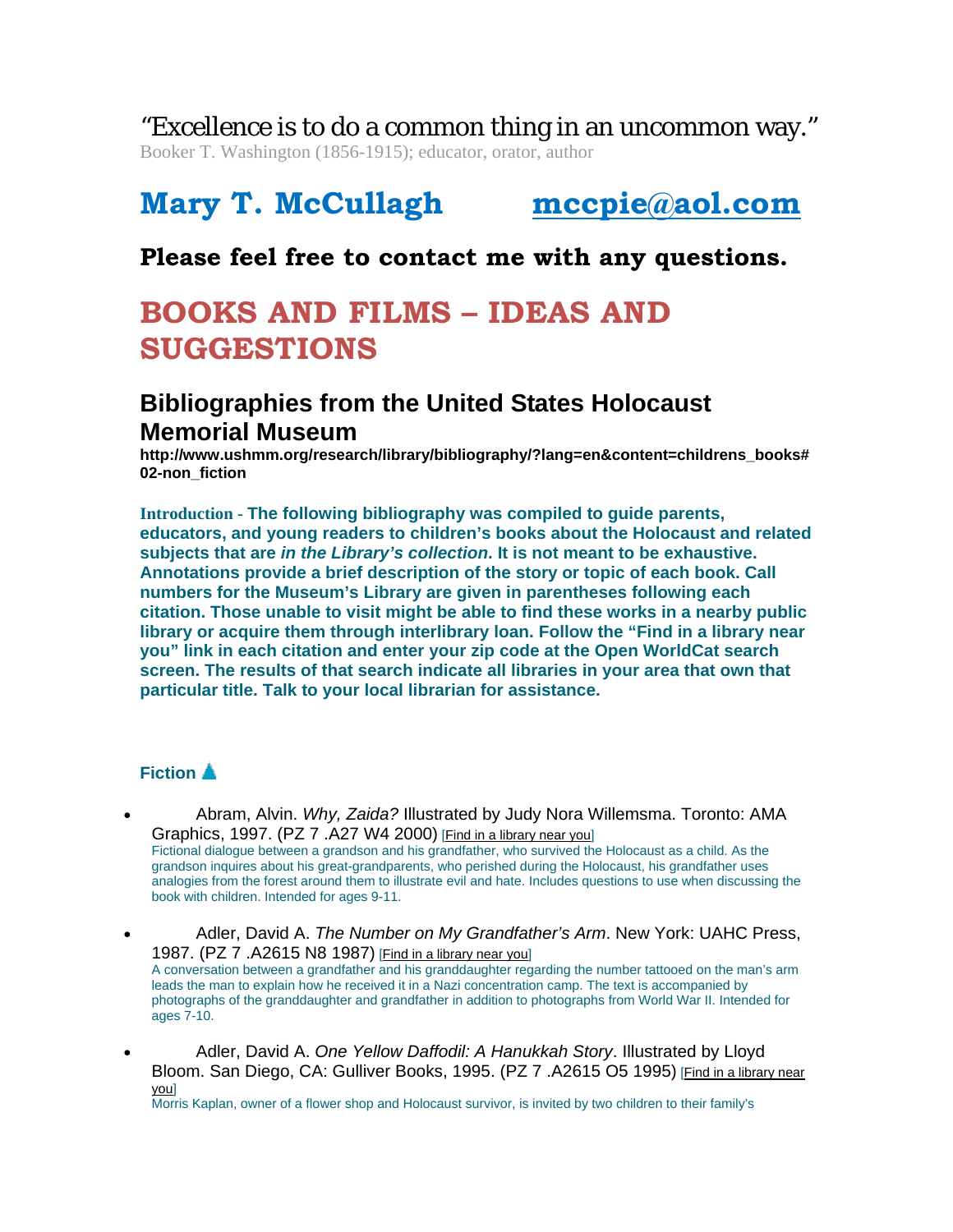Hanukkah celebration. The celebration evokes memories of Kaplan's past and his family who perished during the Holocaust. Based on survivor testimonies. Intended for ages 5-8.

- Bauer, Jutta. *Grandpa's Angel*. Cambridge, MA: Candlewick Press, 2005. (PZ 7 .B32617 G7 2005) [Find in a library near you] A grandfather tells his grandson about his guardian angel, who protected him during the war and throughout his life. Intended for ages 8-11.
- Borden, Louise. *The Greatest Skating Race*. Illustrated by Niki Daly. New York: Margaret K. McElderry Books, 2004. (PZ 7. B64827 G74 2004) [Find in a library near you] Relates the story of a Dutch boy who bravely escorts the children of a resistance worker across the frozen cannal to safety in Belgium. Includes pronunciation keys, the history of the great Dutch Elfstedentocht race, and a brief history of skating. Intended for ages 7-10.
- Bryant, Jen. *Music for the End of Time*. Illustrated by Beth Peck. Grand Rapids, MI: Eerdmans Books for Young Readers, 2005. (Oversize ML 3930 .M48 B79 2005) [Find in a library near you] Imprisoned at Stalag 8A, French composer Olivier Messiaen and three other musicians work together to compose the quartet Music for the End of Time, performing for the inmates and inspiring hope in hopeless circumstances. Based on a true story. Intended for ages 8-11.
- Bunting, Eve. *One Candle*. Illustrated by K. Wendy Popp. New York: Joanna Cotler Books, 2002. (PZ 7 .B91527 O6 2002) [Find in a library near you] As a family gathers to celebrate Hanukkah, a grandmother and her sister retell the story of how they managed to observe Hanukkah in a German concentration camp, with only a potato and margarine for a candle. A fictional narrative based on historical events. Intended for ages 5-8.
- Bunting, Eve. *Terrible Things: An Allegory of the Holocaust*. Illustrated by Stephen Gammell. Philadelphia: Jewish Publication Society, 1993. (PS 3552 .U4735 T47 1993) [Find in a library near you] An allegory of the Holocaust in which the forest animals are taken away by the non-descript Terrible Things. Intended for ages 4-8.
- Burg, Ann E. *Rebekkah's Journey*. Illustrated by Joel Iskowitz. Chelsea, MI: Sleeping Bear Press, 2006. (PZ 7 .B916258 R4 2006) [Find in a library near you] A young girl and her mother escape the Nazis in Italy by seeking haven at the Fort Ontario Emergency Refugee Shelter in New York. Based on actual events. Includes a brief history of the Fort Ontario Shelter. Intended for ages 4-8.
- Deedy, Carmen Agra. *The Yellow Star: The Legend of King Christian X of Denmark*. Illustrated by Henri Sørensen. Atlanta, GA: Peachtree Publishers, Ltd., 2000. (PZ 7 .D3587 Y45 2000) [Find in a library near you] Retells the legend of King Christian X of Denmark and his efforts to resist the Nazis during World War II. Includes an author's note about the historical accuracy of the story. Intended for ages 6-9.
- Feder, Paula Kurzband. *The Feather-Bed Journey*. Illustrated by Stacey Schuett. Morton Grove, IL: Albert Whitman & Co., 1995. (PZ 7 .F3113 F4 1995) [Find in a library near you] A grandmother explains the special origins behind a torn feather pillow to her grandchildren. Her story describes her childhood in Poland, the events of World War II, and the farmers who kept her safe and in hiding during the war. A fictional narrative based on actual events. Intended for ages 5-8.
- Fox, Mem. *Feathers and Fools*. Illustrated by Nicholas Wilton. San Diego, CA: Harcourt Brace & Company, 1996. (PZ 8.2 .F65 F4 1996) [Find in a library near you] A Holocaust allegory in which birds of different species destroy each other out of prejudice and hate. The newborn children are left alone to re-build society and discover common ground. Intended for ages 4-8.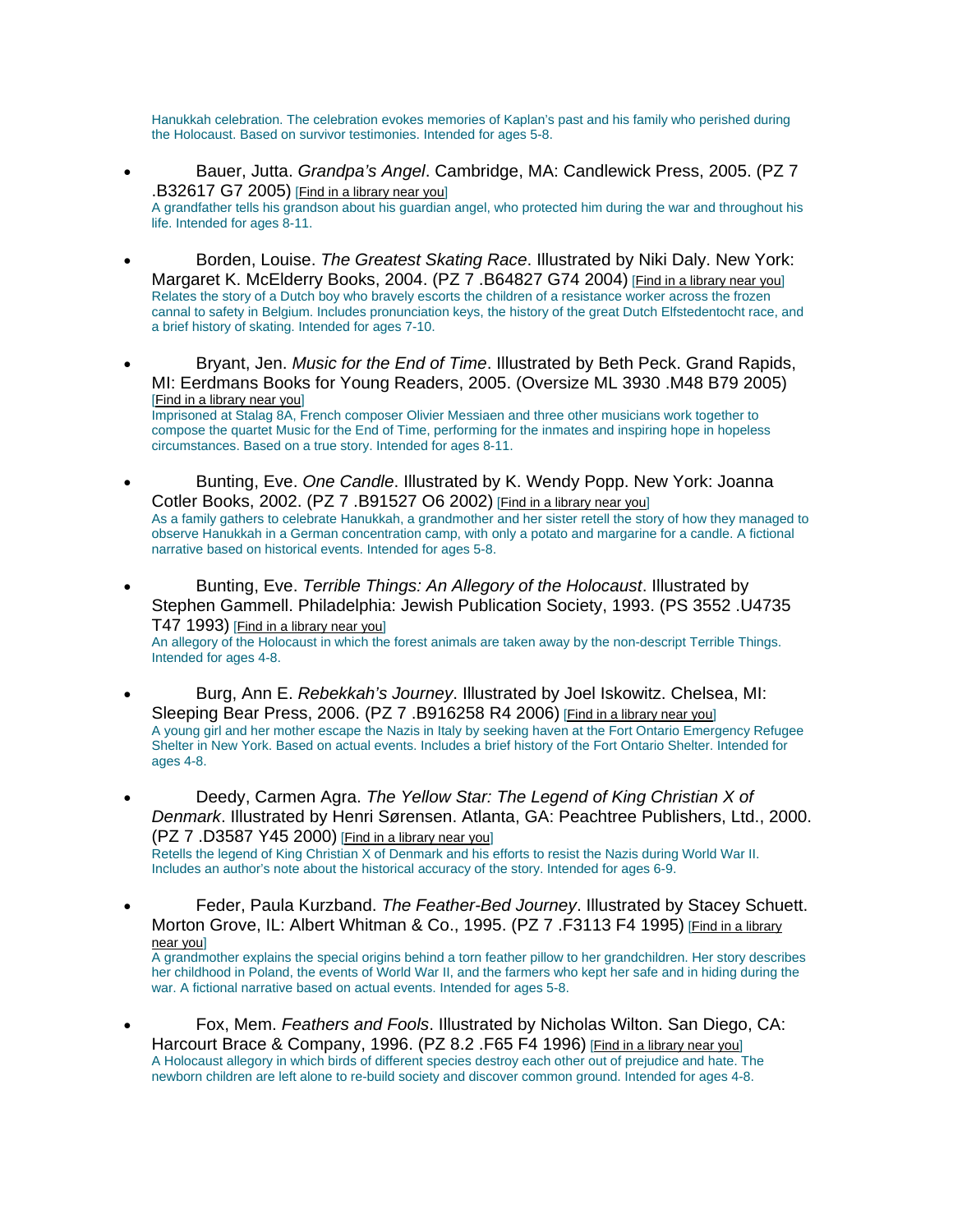- Ginsburg, Marvell. *The Tattooed Torah*. Illustrated by Martin Lemelman. New York: UAHC Press, 1994. (PZ 7 .G438956 T38 1984) [Find in a library near you] Relates the story of a small Torah scroll stolen and desecrated by the Nazis and follows its fate after the war. Intended for ages 4-8.
- Goldman, Rabbi Alex J. *I am a Holocaust Torah: The Story of the Saving of 1,564 Torahs Stolen by the Nazis*. Illustrated by Susanne Berger. Jerusalem: Gefen Publishing House Ltd., 2000. (PZ 7 .G5678 136 2000) [Find in a library near you] The story of a Torah scroll created in a small Czech community, seized by Nazis, and rediscovered twenty years later. Intended for ages 9-12.
- Hausfater, Rachel. *The Little Boy Star: An Allegory of the Holocaust*. Translated by Joëlle Zimmerman. Illustrated by Olivier Latyk. New York: Milk & Cookies Press, 2001. (PZ 7 .H28825 L5 2006) [Find in a library near you] A fictional story of a boy who was also a star, depicted by the Star of David. As the other stars are swept away in the night by star-hunters, he goes into hiding. When the night is over, he steps out into the light and relearns how to shine. Includes an introduction by David A. Adler. Intended for ages 8-12.
- Hesse, Karen. *The Cats in Krasinski Square*. Illustrated by Wendy Watson. New York: Scholastic Press, 2004. (PZ 7 .H4364 C38 2004) [Find in a library near you] As resistance workers smuggle food into the Warsaw ghetto, another group of workers, including one brave young girl, enlist the help of the neighborhood cats to distract the Gestapo and their dogs from discovering the resistance work. Intended for ages 8-12.
- Hoestlandt, Jo. *Star of Fear, Star of Hope*. Translated by Mark Polizzotti. Illustrated by Johanna Kang. New York: Walker and Co., 1995. (PZ 7 .H67145 S7 1995) [Find in a library near you] A fictional narrative of an elderly Parisian women reflecting upon her childhood friendship with her friend Lydia, who had to wear a yellow star and disappeared one night with her family. Intended for ages 6-10.
- Innocenti, Roberto, and Christophe Gallaz. *Rose Blanche*. Translated by Martha Coventry and Richard Graglia. Mankato, MN: Creative Education, 1985. (PZ 7 .I586 R67 1985) [Find in a library near you] A young German girl's curiosity leads her to discover a concentration camp in her town. She smuggles food to starving children, however her heroism comes at great sacrifice. Intended for ages 9-12.
- Johnston, Tony. *The Harmonica*. Illustrated by Ron Mazellan. Watertown, MA: Charlesbridge, 2004. (PZ 7 .J6478 H36 2004) [Find in a library near you] Smuggling a harmonica into a concentration camp, a young boy finds strength in playing the Schubert melodies he listened to with his family before the war. He survives the Holocaust by performing for the commandant of the concentration camp and, inadvertently, for his fellow prisoners. Inspired by a true story. Intended for ages 8-12.
- Judge, Lita. *One Thousand Tracings: Healing the Wounds of World War II*. New York: Hyperion Books for Children, 2007. (D 809 .U5 J84 2007) [Find in a library near you] Based upon a true story, an American family heads up a relief effort to send shoes and supplies to those suffering in post-World War II Germany. Includes images of actual shoe tracings and photographs. Intended for ages 9-12.
- Kaplan, William. *One More Border: The True Story of One Family's Escape from War-Torn Europe*. Illustrated by Stephan Taylor. Toronto: Douglas & McIntyre, 1998. (DS 135 .L53 K37 1998) [Find in a library near you]

Relates the story of a Lithuanian family's flight to Canada, told from the perspective of the children. After they are issued visas from Chiune Sughiara, the family has the opportunity to flee the country, however they must make a dangerous journey across occupied Europe before reaching safety. Includes illustrations, photographs, an epilogue, and a glossary. Intended for ages 8-11.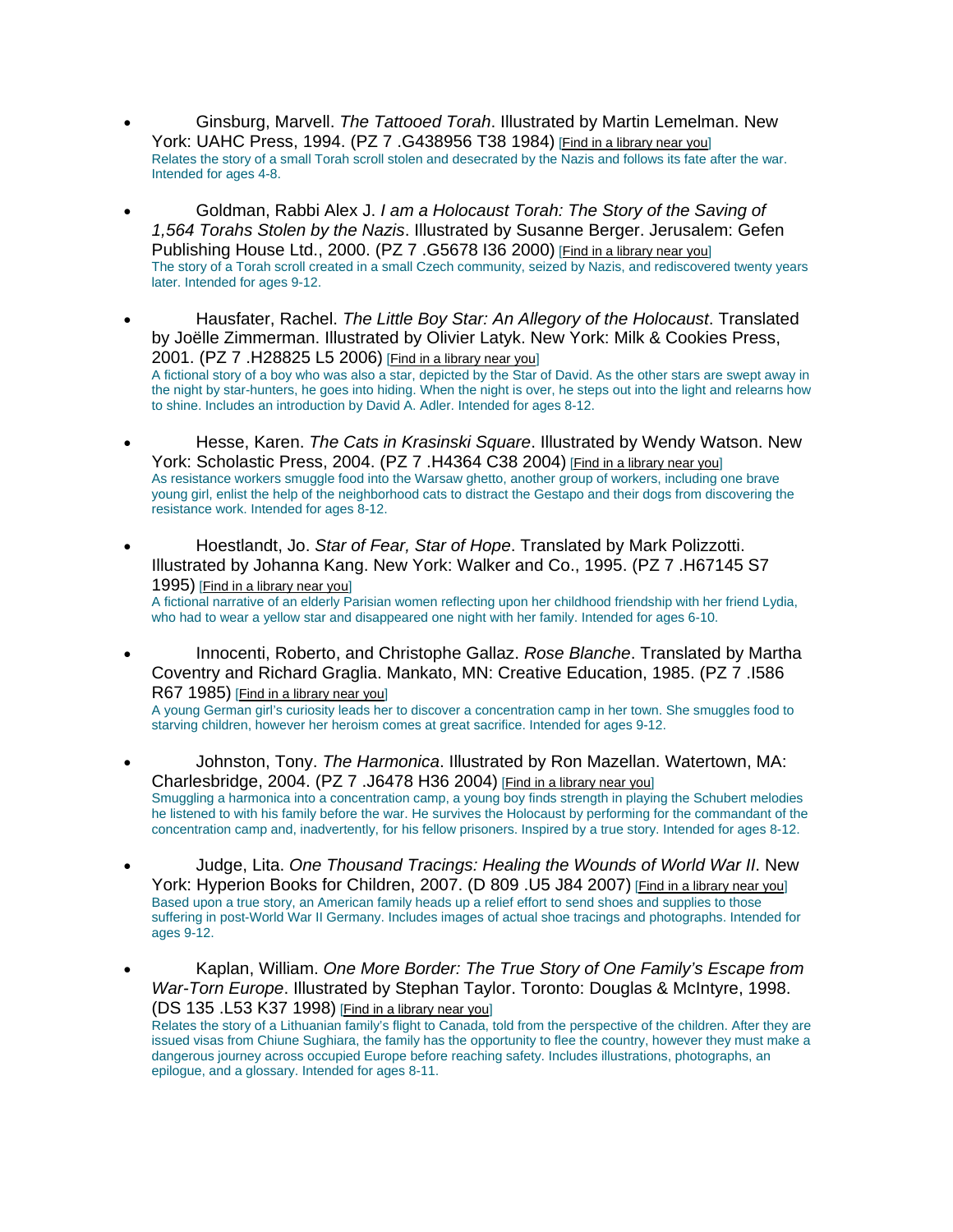- Kipnis, Itzik. *The Four Butterflies*. Translated by Curt Leviant. Illustrated by Dana Duane Craft. Yellowknife, Canada: Raven Rock Publishing, 1999. (PZ 90 .Y5 K563 1999) [Find in a library near you] An allegory of survival, conquering fear, and hope, depicted through the story of four butterflies trying to hide from a menacing beetle and the help they find along the way. Text in Yiddish and English. Intended for ages 5-8.
- Klein, Gerda Weissmann. *Promise of a New Spring: The Holocaust and Renewal*. Illustrated by Vincent Tartaro. Scottsdale, AZ: Phoenix Folios, 1981. (D 804.34 .K4794 1981) [Find in a library near you] Beginning with a brief summary of the events of World War II, the narrative turns to describe the destruction of a forest as an allegory for the destruction of Jewish life during the Holocaust. Includes photographs and illustrations. Intended for ages 8-12.
- Kushner, Tony. *Brundibar*. Illustrated by Maurice Sendak. Based on the opera by Hans Krása and Adolf Hoffmeister. New York: Michael di Capua Books/Hyperion Books for Children, 2003. (PS 3561 .U778 B78 2003) [Find in a library near you] Based on the opera performed by the children in the Terezin concentration camp, *Brundibar* tells the story of two children seeking help for their ailing mother. When the villain Brundibar chases them away, they receive the assistance of three talking animals and three hundred school children who help to defeat him. Intended for ages 5-8.
- Lakin, Pat. *Don't Forget*. Illustrated by Ted Rand. New York: Tambourine Books, 1994. (PZ 7 .L1586 D6 1994) [Find in a library near you] Set in a post-World War II Jewish neighborhood, eight-year-old Sarah sets off to buy ingredients for her mother's birthday cake. Arriving at the store owned by Holocaust survivors, she is struck by and scared of the numbers tattooed on their arms. As they develop a relationship, she learns that although the event is in the past, it must never be forgotten. Intended for ages 6-11.
- Littlesugar, Amy. *Lisette's Angel*. Illustrated by Max Ginsburg. New York: Dial Books for Young Readers, 2002. (PZ 7 .L7362 L58 2002) [Find in a library near you] A girl recalls her childhood in Nazi-occupied France, where her family struggled for food and prayed for help and rescue. When a paratrooper lands in their yard, the children must help save his life. Inspired by a true story. Intended for ages 9-11.
- Littlesugar, Amy. *Willy and Max: A Holocaust Story*. Illustrated by William Low. New York: Philomel Books, 2006. (PZ 7 .L7362 W55 2006) [Find in a library near you] The son of antique shop owners, Willy becomes fast-friends with Max and his Jewish family when they come to the store and purchase a special painting. However Willy's family must flee with the approach of the war, hiding the painting at the store. Set in Antwerp, Belgium during World War II. Intended for ages 9-12.
- Nerlove, Margaret K. *Flowers on the Wall*. New York: Margaret K. McElderry Books, 1996. (PZ 7 .N43776 F69 1996) [Find in a library near you] Tells the story of Rachel and her family, who experience increasing hardships in their town because they are Jewish. Inspired by actual events. Intended for ages 5-9.
- Nivola, Claire A. *Elisabeth*. New York: Farrar, Strauss, and Giroux, 1997. (PZ 7 .N6435 E45 1997) [Find in a library near you] An older woman reminisces about her childhood in Germany and her favorite doll, which she had to leave behind when her family fled to the United States. Years later, while shopping for a doll for her own daughter, she makes a remarkable discovery. Based on a true story. Intended for ages 5-8.
- Oppenheim, Shulamith Levy. *The Lily Cupboard*. Illustrated by Ronald Himler. New York: HarperCollins, 1992. (PZ 7 .0618 L5 1992) [Find in a library near you] Based on actual events, *The Lily Cupboard* tells the story of young Miriam, who hid with strangers in the countryside during the German occupation of Holland. Intended for ages 5-8.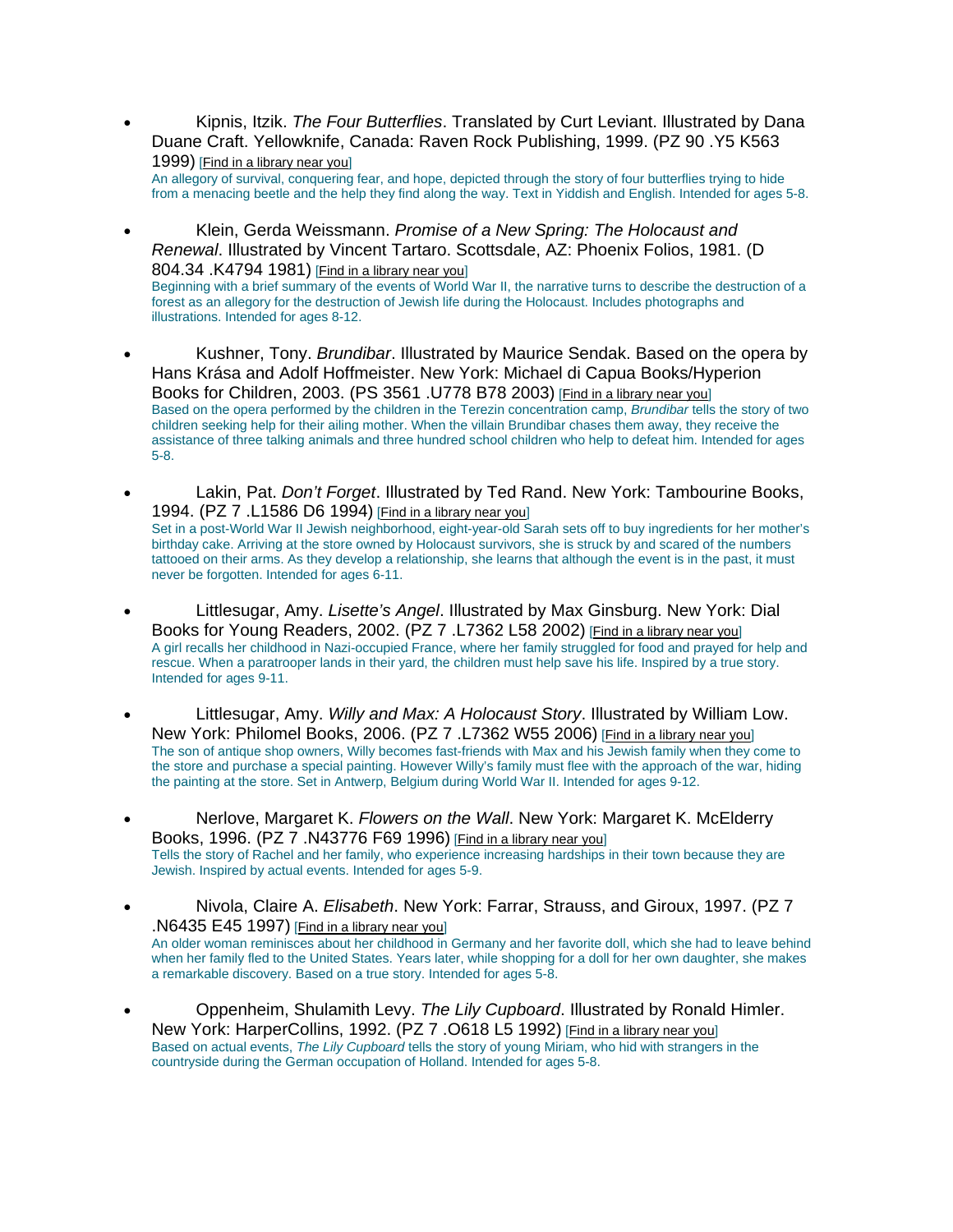- Patz, Nancy. *Who was the Woman Who Wore the Hat?* New York: Dutton Books, 2003. (PS 3566 .A82613 W46 2003) [Find in a library near you] Inspired by a hat at the Jewish Museum in Amsterdam, the author wonders about the life of the hat's original owner. Includes a chronology of the Holocaust. Intended for ages 5-8.
- Polacco, Patricia. *The Butterfly*. New York: Philomel Books, 2000. (PZ 7 .P75186 B8 2000) [Find in a library near you] During the Nazi occupation of France, Monique discovers her mother is hiding a Jewish family in the basement, including a young girl her age. As a friendship develops between them, her mother attempts to help the family escape to freedom. Based on a true story. Intended for ages 6-9.
- Pomeranc, Marion Hess. *The Hand-Me-Down Horse*. Illustrated by Joanna Yardley. Morton Grove, IL: Albert Whitman & Company, 1996. (PZ 7 .P76955 H36 1996) [Find in a library near you]

A young boy waits in hiding with his family for an opportunity to immigrate to the United States. Intended for ages 5-8.

• Rappaport, Doreen. *The Secret Seder*. Illustrated by Emily Arnold McCully. New York: Hyperion Books For Children, 2005. (PZ 7. R18135 S4 2005) [Find in a library near you]

A Jewish family living as Catholics during World War II secretly practice their faith, journeying up a mountain to join a secret Seder meal. The older generation teaches the younger generation about the significance behind each element of the meal. Includes an explanation of the individual elements of the Seder plate and brief bibliographies of children's books related to topics covered in the story. Intended for ages 5-8.

• Reuter, Elisabeth. *Best Friends*. Westlake Village, CA: Yellow Book Press, 1993.  $(PZ 7 . R48 B4 1993)$  [Find in a library near you]

Best friends Judith and Lisa are school children when Hitler comes to power. When National Socialist ideology is introduced at school, the children begin to make fun of Judith because she is Jewish. Lisa stands beside her although their friendship becomes increasingly strained, and one day Judith disappears. Intended for ages 4-8.

• Schnur, Steven. *The Tie Man's Miracle: A Chanukah Tale*. Illustrated by Stephen T. Johnson. New York: Morrow Junior Books, 1995. (Oversize PZ 7 .S3644 T6 1995) [Find in a library near you]

When an elderly traveling salesman visits a family's house during Hanukkah, the family invites him to join in the lighting of the Hanukkah candles. When the ceremony reminds him of his family, he tells the children about his village's Hanukkah traditions and how he lost his family during the war. Includes a glossary of traditional terms related to Hanukkah. Intended for ages 5-8.

• Shore, Jacques J. M. *Menorah in the Night Sky: A Miracle of Chanukah*. Illustrated by S. Kim Glassman. Jerusalem: Gefen Publishing House, 2002. (PZ 7 .S558673 M4 2002) [Find in a library near you] In the midst of their suffering, two young friends celebrate Hanukkah in a concentration camp. As they light their sole candle, the stars of heaven celebrate with them. Includes a glossary of religious terms. Intended for ages 4-

8. • Sim, Dorrith M. *In My Pocket*. Illustrated by Gerald Fitzgerald. San Diego, CA: Harcourt Brace, 1997. (PZ 7 .S58855 I5 1997) [Find in a library near you]

Relates the author's experiences on the Kindertransport, a rescue effort that brought Jewish children to England between 1938 and 1940. Intended for ages 5-8.

• Stillerman, Marci. *Nine Spoons*. Illustrated by Pesach Gerber. Brooklyn, NY: Hachai Publishing, 1998. (PZ 7 .S8567 N5 1998) [Find in a library near you] As a family gathers for the Hanukkah celebration, the grandchildren beg their grandmother to tell them the story of the children's menorah on the windowsill. The grandmother relates the story of how she and other concentration camp inmates carefully gathered spoons to create a menorah for the children to observe the holiday. Based on a true story. Intended for ages 4-8.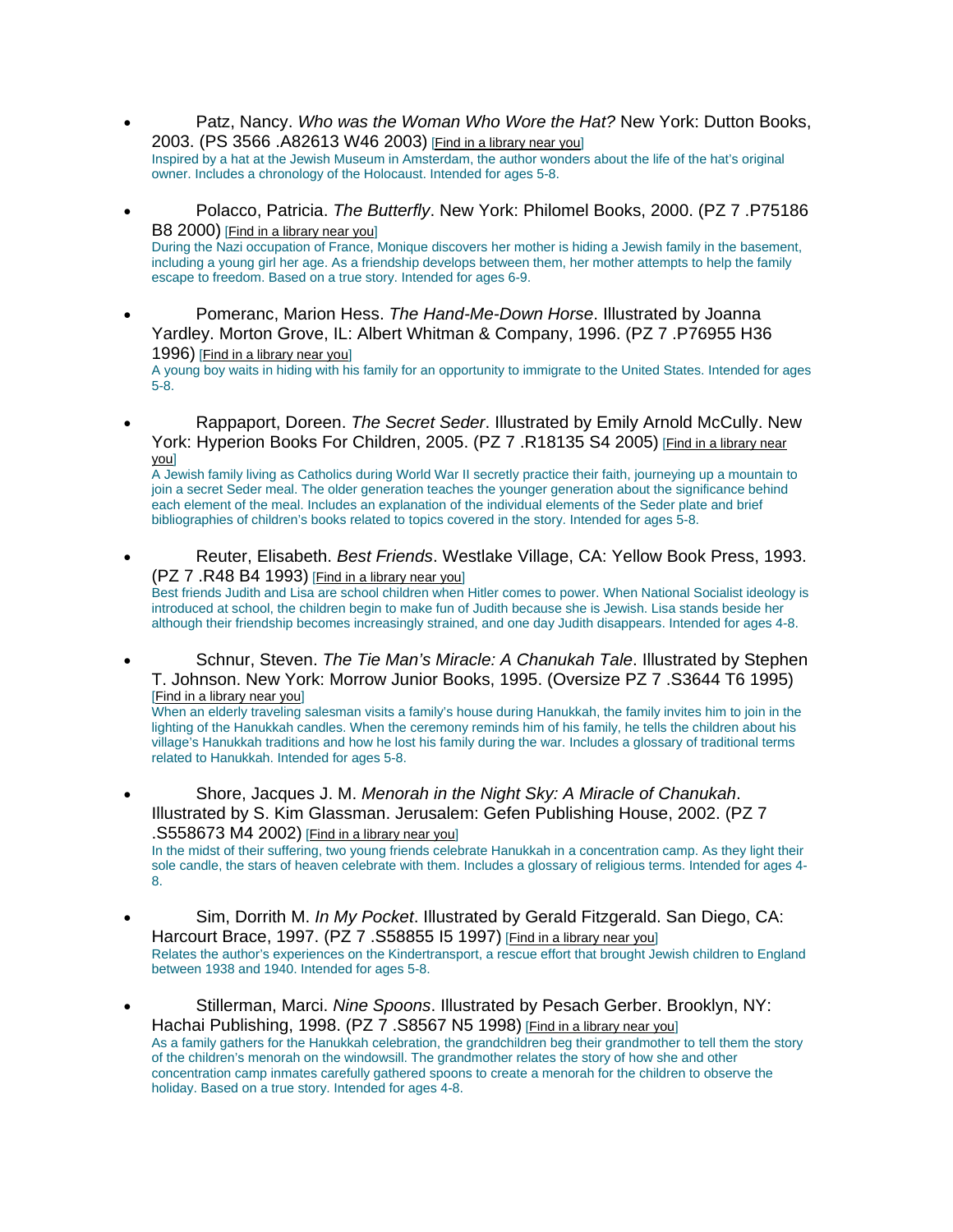- Silton, Faye. *Of Heroes, Hooks, and Heirlooms*. Philadelphia: Jewish Publication Society, 1997. (PZ 7 .S58653 O3 1997) [Find in a library near you] Mia, a twelve-year-old girl, learns to crochet so that she can recreate the lace collar her grandmother wears in the family's only remaining photograph of her. Intended for ages 8-11.
- Vander Zee, Ruth. *Erika's Story*. Illustrated by Roberto Innocenti. Mankato, MN: Creative Editions, 2003. (D 804.34 .V36 2003) [Find in a library near you] Erika, a grown woman, knows very little about her past. Thrown as a baby from a transport train, she was rescued by a bystander and given a name. Here she attempts to fill in the gaps of her past, reflecting upon her deepening roots and current family. Intended for ages 8-11.
- Waldman, Neil. *The Never-Ending Greenness: We Made Israel Bloom*. Honesdale, PA: Boyds Mills Press, 2003. (PZ 7 .W146 N48 2003) [Find in a library near you] Based on actual events, a young boy and his family escape the Vilnius ghetto and immigrate to Israel. As they create a new home, they begin planting a grove of trees and cultivating the land. Intended for ages 4-8.
- Watts, Irene N. *A Telling Time*. Illustrated by Kathryn E. Shoemaker. Boston: Tradewind Books Limited, 2004. (Oversize PZ 7 .W336 T4 2005) [Find in a library near you] During Purim a rabbi recounts the story of Esther to a group of children, forcing Nazi soldiers to wait while he finishes the story. Intended for ages 8-11.
- Wild, Margaret. *Let the Celebrations Begin!* Illustrated by Julie Vivas. New York: Orchard Books, 1991. (PZ 7 .W64574 L4 1991) [Find in a library near you] Set in Bergen-Belsen a few days before liberation, the women of the camp gather scraps of cloth to create toys for the surviving children as they await the liberating army. Intended for ages 9-11.

#### **Non-fiction**

- Abells, Chana Byers. *The Children We Remember*. New York: Greenwillow Books, 1986. (D 810 .C4 A234 1986) [Find in a library near you] A chronological history of children before and during the Holocaust in which simple text accompanies photographs of children taken from the archives of Yad Vashem. Intended for ages 8-12.
- Adler, David A. *Child of the Warsaw Ghetto*. Illustrated by Karen Ritz. New York: Holiday House, 1995. (DS 135 .P63 B3753 1995) [Find in a library near you] The true story of Froim Baum, who was placed in an orphanage after the death of his father, forced into the Warsaw Ghetto, and transported to Dachau, where he survived the war. Intended for ages 8-11.
- Adler, David A. *A Hero and the Holocaust: The Story of Janusz Korczak and His Children*. Illustrated by Bill Farnsworth. New York: Holiday House, 2002. (LB 775 .K6272 A43 2002) [Find in a library near you] Biography of Janusz Korczak, director of a Jewish orphans' home in Warsaw. Relates the story of Korczak's faithfulness to these children and their ultimate fates at the hands of the Nazis. Includes a selected bibliography. Intended for ages 8-10.
- Adler, David. *Hiding from the Nazis*. Illustrated by Karen Ritz. New York: Holiday House, 1997. (DS 135 .N6 B343 1997) [Find in a library near you] The true story of Lore Baer who survived the Holocaust in hiding with a family of Dutch farmers. The narrative includes descriptions of Baer's life in Amsterdam before the war, her experiences in hiding, and what happened to her and her family after the war. Intended for ages 5-8.
- Adler, David A. *A Picture Book of Anne Frank*. Illustrated by Karen Ritz. New York: Holiday House, 1993. (DS 135, N6 F7313 1993) [Find in a library near you] Traces the life of Anne Frank and her family, who hid from the Nazis in an attic in Amsterdam. Extensively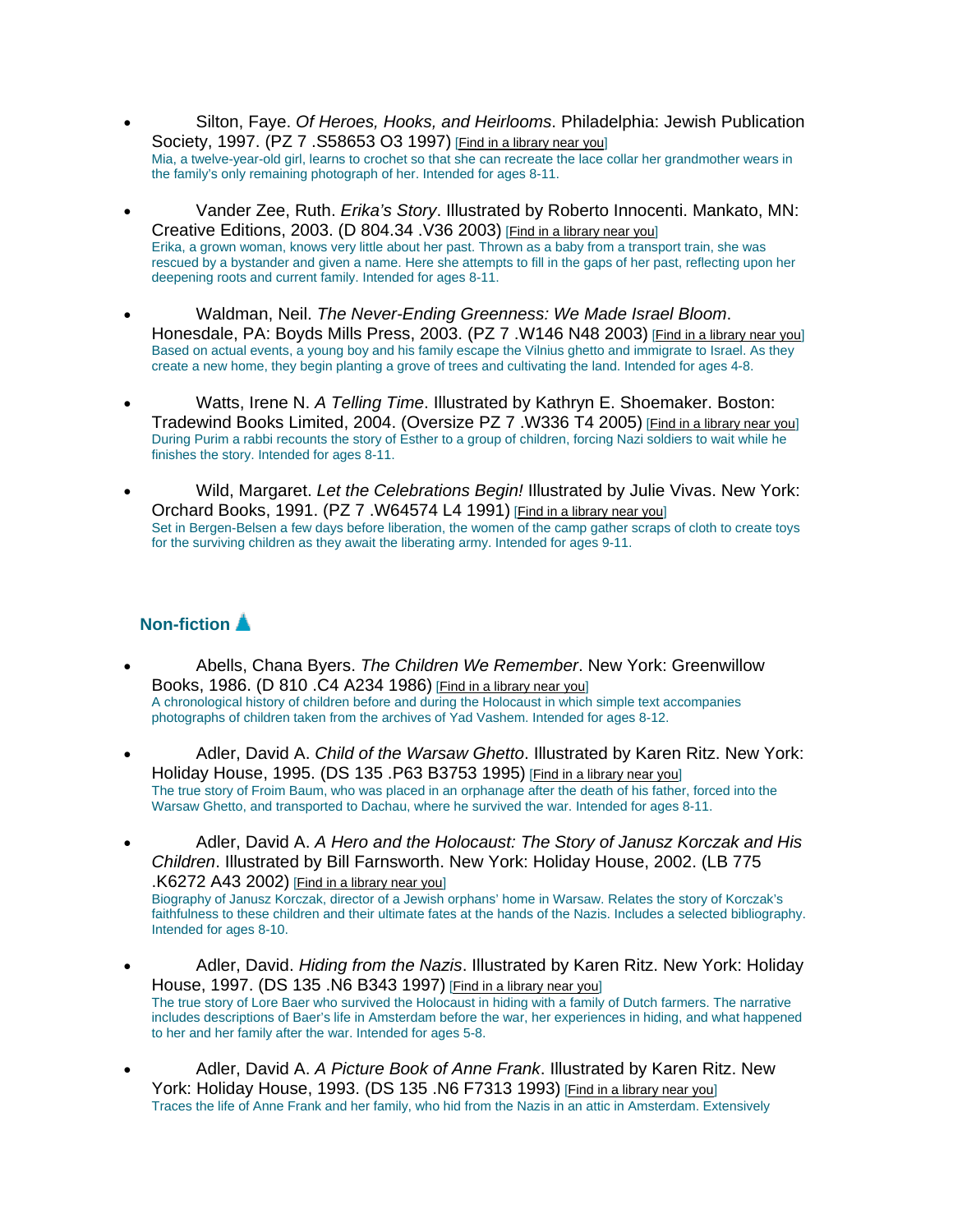illustrated, including diagrams of the hiding place and depictions of the Frank's family life, transport cars, and a concentration camp. Intended for ages 5-8.

- Akabori, Anne Hoshiko. *Puppe's Story*. Told by Hiroki Sugihara. Illustrated by Andrea Fong. Sacramento, CA: Edu-Comm. Plus, 1996. (D 804.66 .S84 S84 1996) [Find in a library near you] Hiroki Sugihara, the son of Chiune Sugihara, recounts his childhood in Lithuania, where his father worked for the Japanese consulate, describing his father's efforts to save thousands of Jewish refugees. Includes extensive family photographs, an epilogue, and glossary. Intended for ages 5-8.
- Baum, Kurt. *The Kurt Baum Story: A True Story of Inspiration*. Venice, FL: Catholic Diocese of Venice in Florida, 2002. (DS 135 .G5 B277 2002) [Find in a library near you]

The true story of Holocaust survivor Kurt Baum, recorded and written by students of Cardinal Mooney High School. The story outlines Baum's childhood and his remarkable survival in several concentration camps. Illustrated by children who heard his story and expressed their impressions of the Holocaust through drawing.

- Borden, Louise. *The Journey that Saved Curious George: The True Wartime Escape of Margret and H.A. Rey*. Illustrated by Allan Drummond. Boston: Houghton Mifflin, 2005. (PS 3535 .E924 Z623 2005) [Find in a library near you] A biography of famed authors Margret and H.A. Rey, authors of Curious George, and their remarkable escape from France to the United States during World War II. Includes illustrations and photographs of the Reys and a partial bibliography of books by Margret and H.A. Rey. Intended for ages 9-12.
- Dabba Smith, Frank. *Elsie's War: A Story of Courage in Nazi Germany*. London: Frances Lincoln, 2006. (D 804.66 .K84 D33 2006) [Find in a library near you] The true story of humanitarian Elsie Leitz, a Ukranian woman who was imprisoned for helping Jews escape to Switzerland. Accompanied by black and white photographs. Intended for ages 8-10.
- Finkelstein, Norman H. *Remember Not to Forget: A Memory of the Holocaust*. New York: Mulberry Books, 1993. (D 804.34 .F56 1993) [Find in a library near you] Illustrated history of the Jewish people, including the Holocaust and the creation of the State of Israel, with an emphasis on the importance of Holocaust remembrance. Intended for ages 5-8.
- Krinitz, Esther Nisenthal, and Bernice Steinhardt. *Memories of Survival*. Illustrated by Esther Nisenthal Krinitz. New York: Hyperion Books for Children, 2005. (DS 135 .P63 K736 2005) [Find in a library near you]

Encouraged by her family to record her story, survivor Esther Nisenthal Krinitz chose to capture her memories in vivid embroidered pictures. Published in this volume, these pictures depict her community in Mniszek before the war, the arrival of the Nazis, the deportation of family members, and her own story of escape and survival. Each picture includes Krintiz's own narrative caption with additional paragraphs written by her daughter. Includes a note on the artworks and an introduction. Intended for ages 11-14.

• Lehman-Wilzig, Tami. *Keeping the Promise: A Torah's Journey*. Illustrated by Craig Orback. Minneapolis, MN: Kar-Ben Publishing, 2004. (BM 657 .T6 L44 2004) [Find in a library near you]

Relates the true story of a Torah scroll that began in the hands of Dutch Rabbi Simon Dasberg, then passed on to fellow concentration camp inmate and future professor Joachim Joseph, who read from the scroll during his secret bar mitzvah ceremony, and finally into the hands of Israeli astronaut Ilan Ramon, who took the scroll with him aboard the space shuttle Columbia. Includes photographs of the Torah scroll, Professor Joseph, and Ilan Ramon. Intended for ages 6-9.

• Levine, Karen. *Hana's Suitcase*. Morton Grove, IL: Albert Whitman, 2003. (DS 135 .C97 B6655 2003) [Find in a library near you]

Biography of Hana Brady, a Czech girl who died in the Holocaust. Describes how a suitcase bearing Hana's name arrived at a Holocaust education center in Japan, and how a curator there discovered Hana's story. Intended for ages 9-12.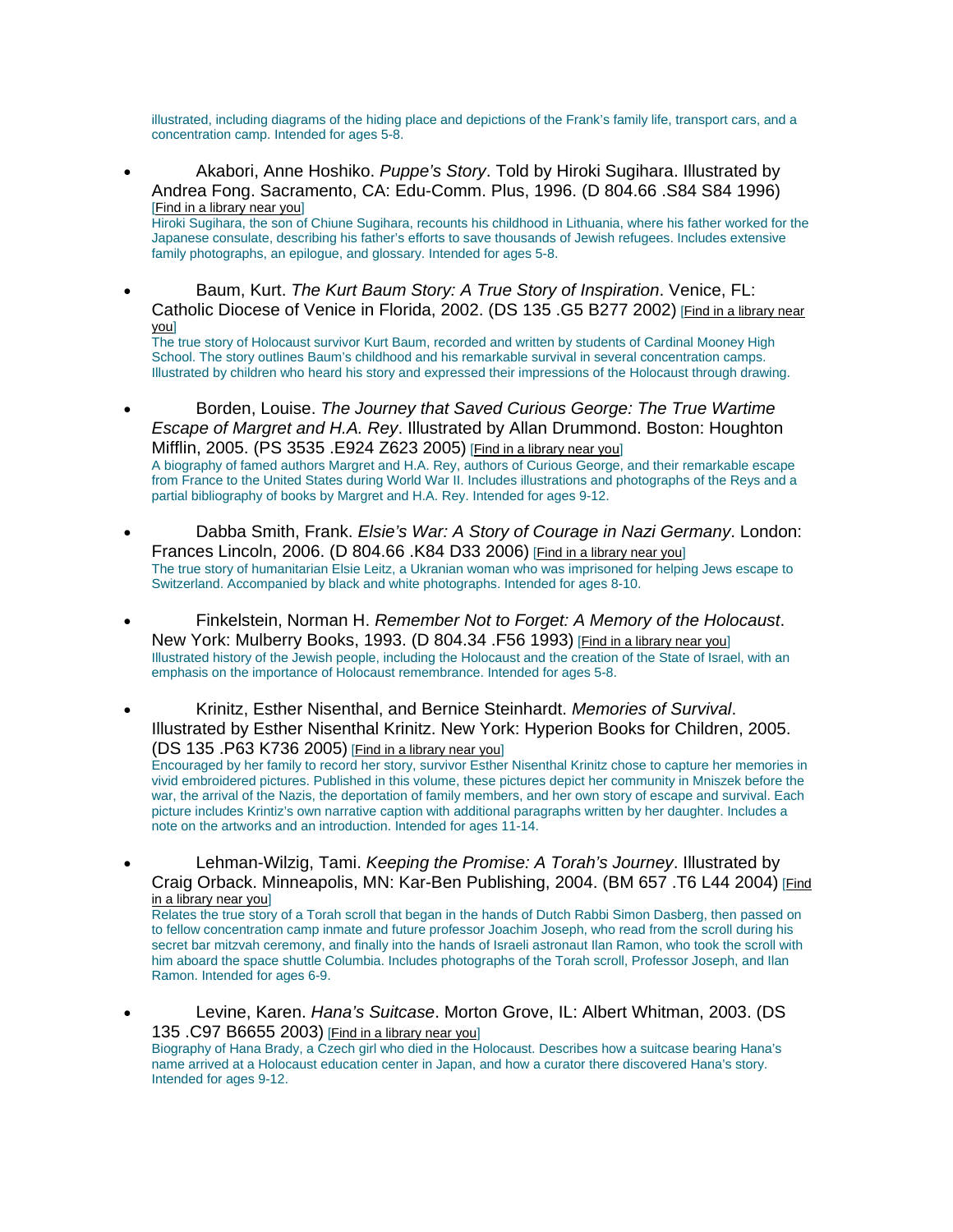• McCann, Michelle R. *Luba: The Angel of Bergen-Belsen*. Illustrated by Ann Marshall. Berkeley, CA: Tricycle Press, 2003 (D 804.34 .M34 2003) [Find in a library near you]

Based on the true story of nurse Luba Tryszynska-Frederick, an inmate at Bergen-Belsen, who risked her life to help fifty-four children survive the camp. Includes photographs of the children, both on the day of their liberation and at a 55-year reunion. Intended for ages 7-9.

- McDonough, Yona Yeldis. *Anne Frank*. Illustrated by Malcah Zeldis. New York: Henry Holt and Company, 1997. (DS 135.N6 F7349 1997) [Find in a library near you] Biographical account of the life of Anne Frank, told through a simple narrative and brightly colored illustrations. Intended for ages 8-10.
- Millman, Isaac. *Hidden Child*. New York: Farrar, Straus and Giroux, 2005. (Oversize DS 135 .F9 M576 2005) [Find in a library near you] Isaac Millman narrates his story of hiding in France during World War II. The narration alternates between text and full-pages illustrations. Includes photographs of family members. Intended for ages 8-12.
- Mochizuki, Ken. *Passages to Freedom: The Sugihara Story*. Illustrated by Dom Lee. New York: Lee & Low Books, 1997. (D 804.3 .M63 1997) [Find in a library near you] Chiune Sugihara, a Japanese Diplomat in Lithuania in 1940, issued more than 2,000 transit visas to Jewish refugees. His story, told here through the eyes of his five-year old son, depicts his endeavor in detail. Includes an afterward, written by Sugihara's son, Hiroki. Intended for ages 7-10.
- Novack, Megan. *The Liesel Rosenberg Story: A True Story of Friendship*. Venice, FL: Catholic Diocese of Venice in Florida, 2003. (DS 135 .G5 R656 2003) [Find in a library near you] The true story of Liesel Rosenberg, who survived the Holocaust in hiding, relying on the help of Christian friends and neighbors. Recorded by high school students and illustrated by children who heard her story and expressed

their impressions of the Holocaust through drawing. • Poole, Josephine. *Anne Frank*. Illustrated by Angela Barrett. New York: Alfred A. Knopf, 2005. (DS 135 .N6 F73499 2005) [Find in a library near you]

The story of Anne Frank, told through a simple narrative. Includes a chronology and brief history of what happened to the diary after the war. Intended for ages 7-10.

• Rubin, Susan Goldman, and Ela Weissberger. *The Cat with the Yellow Star: Coming of Age in Terezin*. New York: Holiday House, 2006. (DS 135 .C97 W45537 2006) [Find in a library near you]

A biography of Ela Stein, who survived the Terezin camp and played the cat in the play Brundibár. Includes photographs, source notes, and a bibliography of works suitable for young readers, articles, videos/DVDs, sound recordings, interviews, and Internet sites. Intended for ages 8-11.

• Rubin, Susan Goldman. *Fireflies in the Dark: The Story of Friedl Dicker-Brandeis and the Children of Terezin*. New York: Holiday House, 2000. (N 6834.5 .D43 R83 2000) [Find in a library near you]

Relates the life of Friedl Dicker-Brandeis, an artist, teacher, and eventual prisoner at the Terezin concentration camp, who worked with the children through art. Describes her experience and the experiences of her students in the camp. Includes an extensive bibliography and an index. Intended for ages 8-12.

• Rubin, Susan Goldman. *The Flag with Fifty-Six Stars: A Gift from the Survivors of Mauthausen*. Illustrated by Bill Farnsworth. New York: Holiday House, 2005. (D 805.5 .M38 R83 2005) [Find in a library near you]

The true story of an American flag made by Mauthausen survivors to welcome the American liberators. The detailed narrative also outlines the history of Mauthausen, quoting from survivors, including Simon Wiesenthal. Intended for ages 8-10.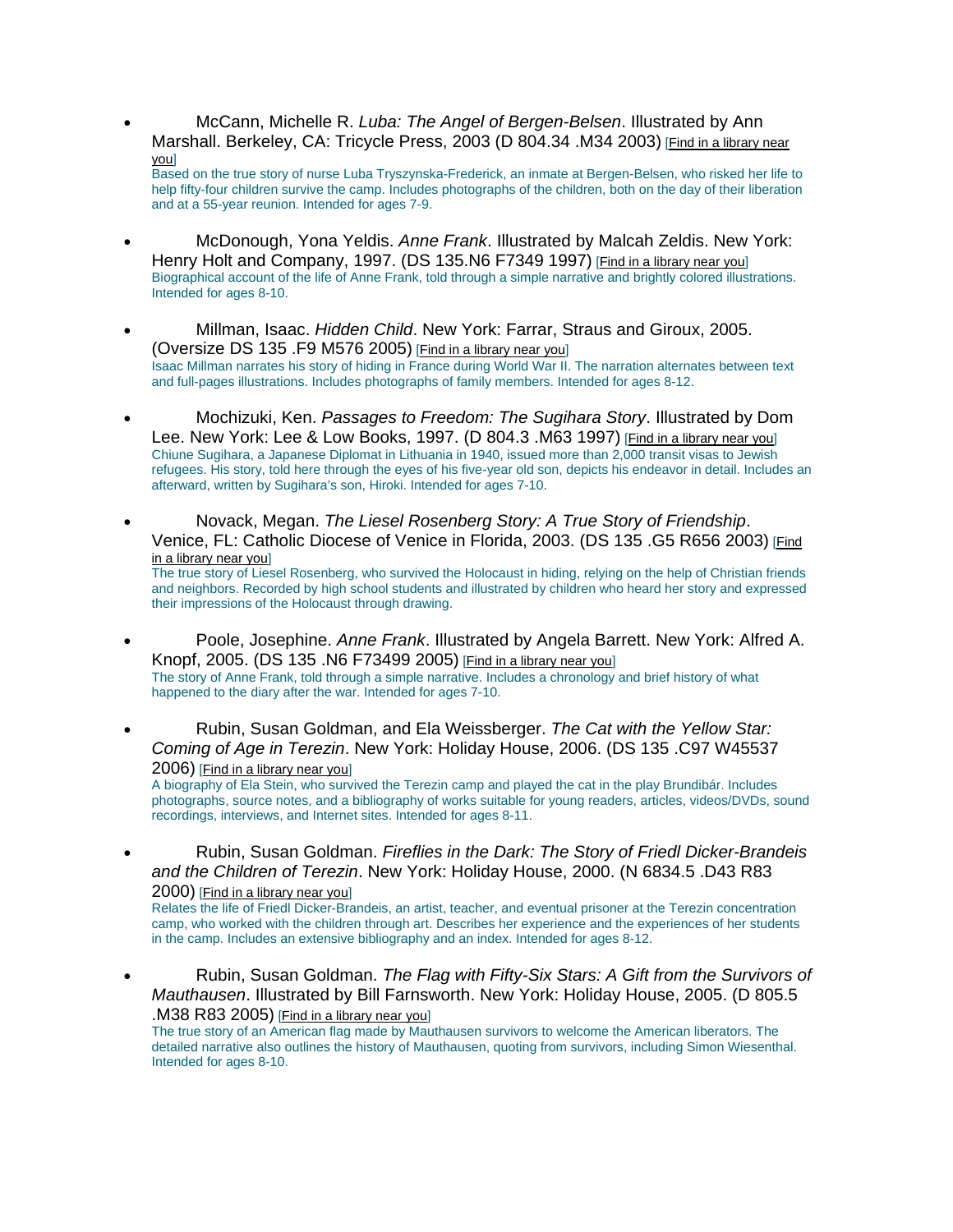• Russo, Marisabina. *Always Remember Me: How One Family Survived World War II*. New York: Atheneum Books for Young Readers, 2005. (DS 135 .G5 A15865 2005) [Find in a library near you]

As a grandmother goes through a photo album with her granddaughter, she relates the miraculous story of her survival during the Holocaust as well as the survival of her three daughters, one of whom is the child's mother. Includes a glossary of words not defined in the story. Intended for ages 7-9.

• Schroeder, Peter W., and Dagmar Schroeder-Hildebrand. *Six Million Paper Clips: The Making of a Children's Holocaust Memorial*. Minneapolis, MN: Kar-Ben Publishing, 2004. (D 804.33 .S34 2004) [Find in a library near you]

To help students to comprehend the magnitude of the Holocaust, teachers at Whitwell Middle School in Tennessee designed a project to have the students collect six million paper clips. This book documents their endeavor, which spanned many countries and resulted in the making of a Children's Holocaust Memorial. Includes photographs and an index. Intended for ages 9-12.

• Steele, D. Kelley. *Would You Salute?* Illustrated by Becky Hyatt Rickenbaker. Statesville, NC: Hidden Path Publications, 2005. (DS 135 .G5 W5576 2005) [Find in a library near you]

Based on the true of Margot , a child of an interfaith marriage, and her parents during World War II. In school, Margot is taught how to salute Hitler and given a Nazi uniform. However, when her Jewish father looses his medical practice, her mother explains to her what Hitler actually represents. Margot must choose whether she will still salute. As the story continues to follow the fate of her family, the narrative encourages the reader to ask themselves what they would have done in her situation. Includes a biography of Margot, including pictures of her family. Intended for ages 8-10.

### **Spanish / En Español**

- Hausfater-Douïeb, Rachel. *El Niño Estrella*. Illustrated by Olivier Latyk. Zaragoza, Spain: Edelvives, 2003. (PZ 73 .H38 N5 2003) [Find in a library near you]
- Levine, Karen. *La Maleta de Hana: Un Relato Verídico*. Translated by Mariana Kosmal. New York: Lectorum Publications, 2006. (DS 135 .C97 B665518 2006) [Find in a library near you]
- Mochizuki, Ken. *Pasaje a la Libertad: La Historia de Chiune Sugihara*. Translated by Esther Sarfatti, Illustrated by Dom Lee. New York: Lee & Low Books, 1997. (D 804.66.S84 M6318 1999) [Find in a library near you]
- Poole, Josephine. *Ana Frank*. Translated by Ana Nuno. Illustrated by Angela Barrett. New York: Alfred A. Knopf, 2005. (DS 135 .N6 F7349918 2005) [Find in a library near you]
- Vander Zee, Ruth. *La Historia de Erika*. Translated by Pilar Martínez y Xosé M. González. Illustrated by Roberto Innocenti. Pontevedra, Spain: Kalandraka Editora, 2004. (D 804.34 .V3618 2004) [Find in a library near you]

# I. USHMM Museum Shop Children's Picture Books: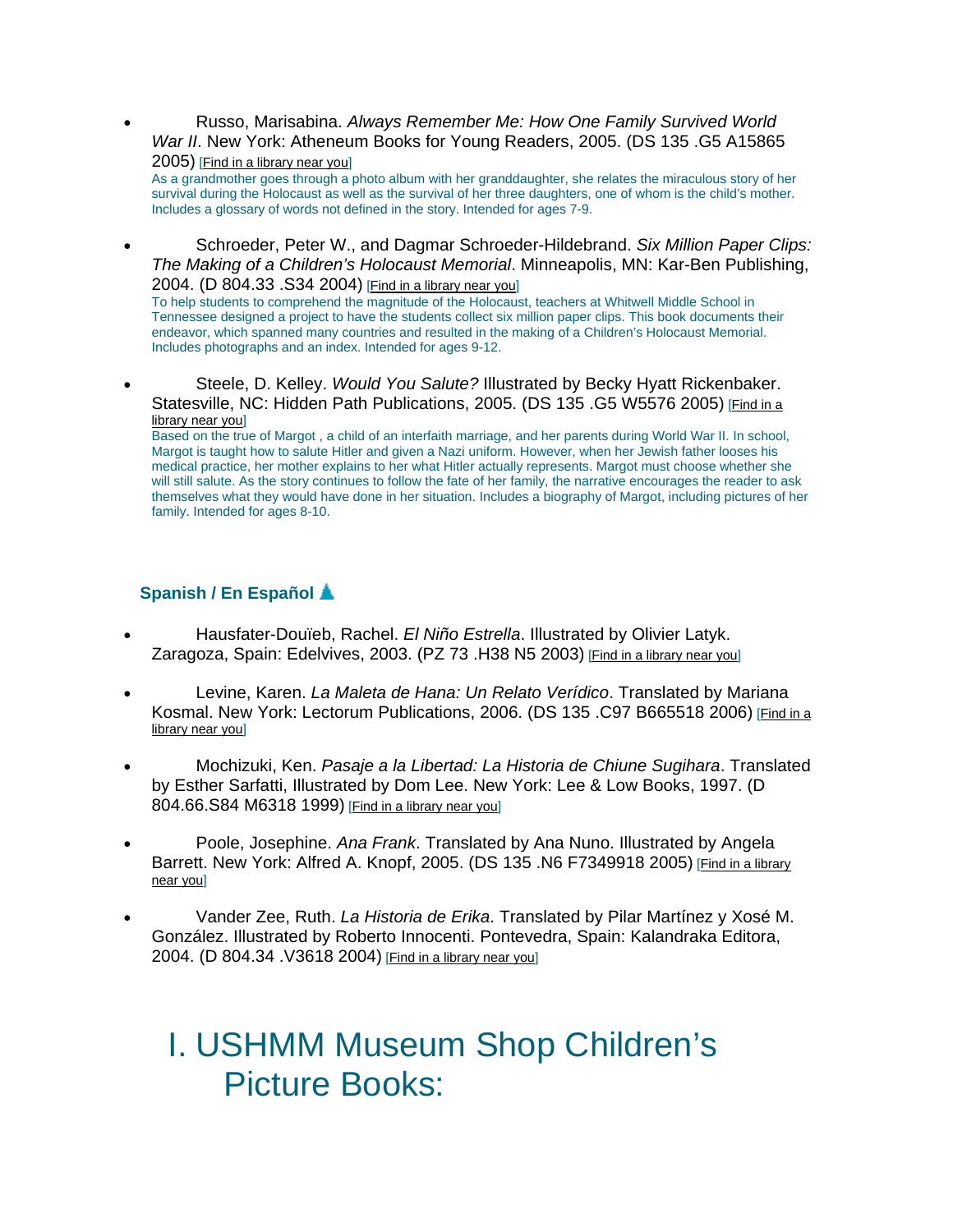http://web.ushmm.org/site/apps/ka/ec/catalog.asp?c=ftILI5PMKoG&b=2264499&en=7qLDKOPrF6KMJYOuE5IIK0PL JhJPL5PFIiKNI1MMJuF&CategoryID=202907

By Susan Goldman Rubin Illustrated by Bill

Farnsworth

Children's Picture Books



| <b>Butterfly</b>    | Original         | ADD TO CART |
|---------------------|------------------|-------------|
| By Patricia Polacco | Price:<br>\$7.99 |             |











| Cat with the Yellow Star: Coming of<br>age in Terezin<br>By Susan Goldman Rubin with Ela<br>Weissberger                              | Original<br>Price:<br>\$6.95  | ADD TO CART |
|--------------------------------------------------------------------------------------------------------------------------------------|-------------------------------|-------------|
| <b>Cats in Krasinski Square</b><br>By Karen Hesse Illustrated by Wendy<br>Watson                                                     | Original<br>Price:<br>\$16.95 | ADD TO CART |
| <b>Erika's Story</b><br>Written by Ruth Vander Zee Illustrated by<br>Roberto Innocenti                                               | Original<br>Price:<br>\$17.95 | ADD TO CART |
| Fireflies in the Dark: The story of<br><b>Friedl Dicker-Brandeis and the</b><br><b>Children of Terezin</b><br>By Susan Goldman Rubin | Original<br>Price:<br>\$8.95  | ADD TO CART |
| Flag with Fifty-Six Stars: A gift<br>from the Survivors of Mauthausen                                                                | Original<br>Price:<br>\$6.95  | ADD TO CART |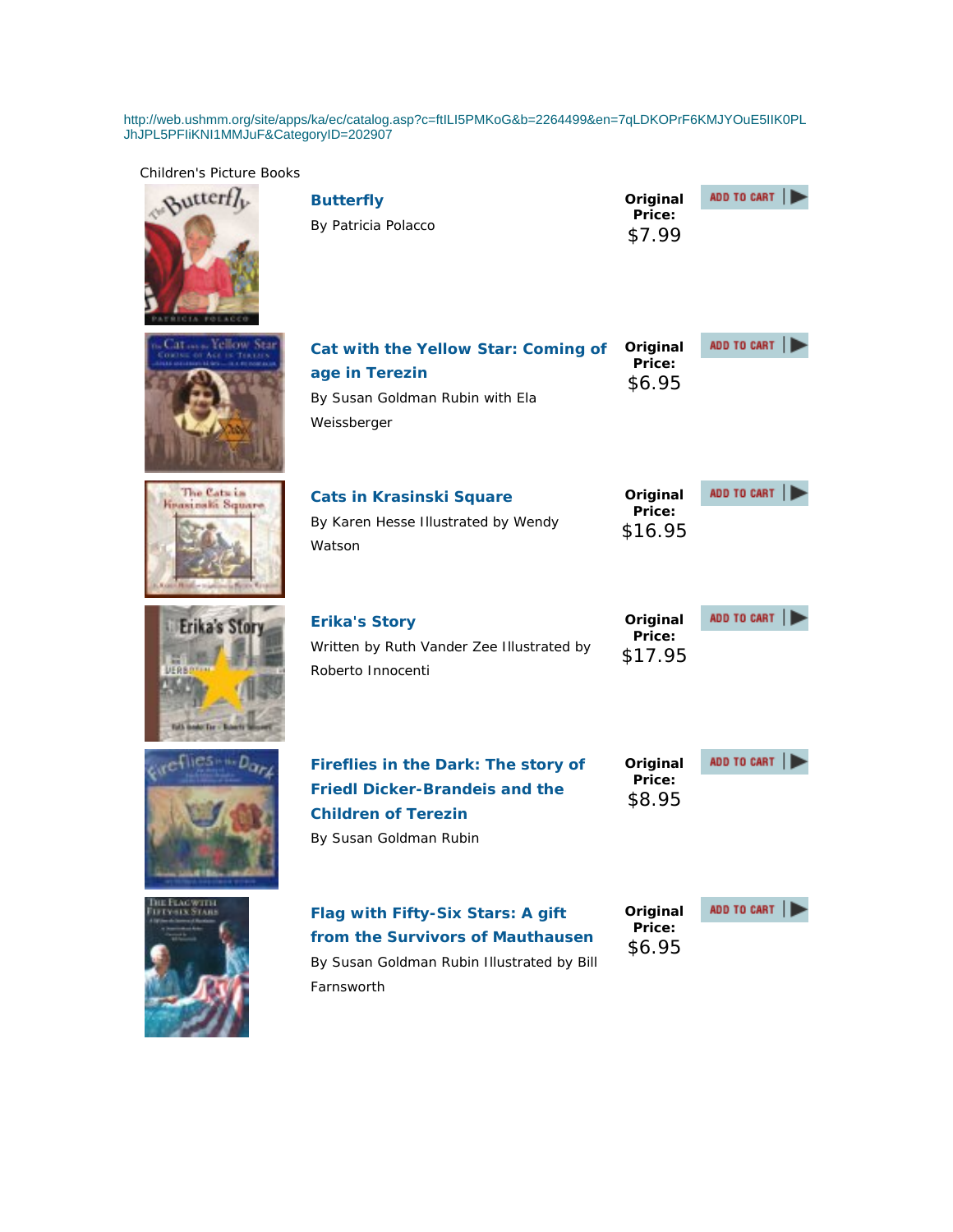| The Harmonica                                                            | Harmonica, The<br>By Tony Johnston                                                                                                      | Original<br>Price:<br>\$15.95 | ADD TO CART |
|--------------------------------------------------------------------------|-----------------------------------------------------------------------------------------------------------------------------------------|-------------------------------|-------------|
|                                                                          | <b>Journey that Saved Curious</b><br><b>George: The True Wartime Escape</b><br>of Margaret and H.A. Rey<br>By Louise Borden             | Original<br>Price:<br>\$17.00 | ADD TO CART |
|                                                                          | Little Boy Star: An Allegory of the<br><b>Holocaust</b><br>By Rachel Hausfater Illustrated by Olivier<br>Latyk                          | Original<br>Price:<br>\$16.95 | ADD TO CART |
| Nichael Morpurca<br>OATTE LIEEN<br><b>ELECTRICIAE DE MICRIAE FEDERAL</b> | <b>Mozart Question, The</b><br>By Michael Morpurgo, Illustrated by Michael<br>Foreman                                                   | Original<br>Price:<br>\$15.99 | ADD TO CART |
|                                                                          | <b>Promise of a new Spring: The</b><br><b>Holocaust and Renewal</b><br>By Gerda Weissman Klein Illustrated by<br><b>Vincent Tartaro</b> | Original<br>Price:<br>\$9.75  | ADD TO CART |
|                                                                          | <b>Rose Blanche</b><br>Text by Christophe Gallaz Illustrated by<br>Roberto Innocenti                                                    | Original<br>Price:<br>\$10.95 | ADD TO CART |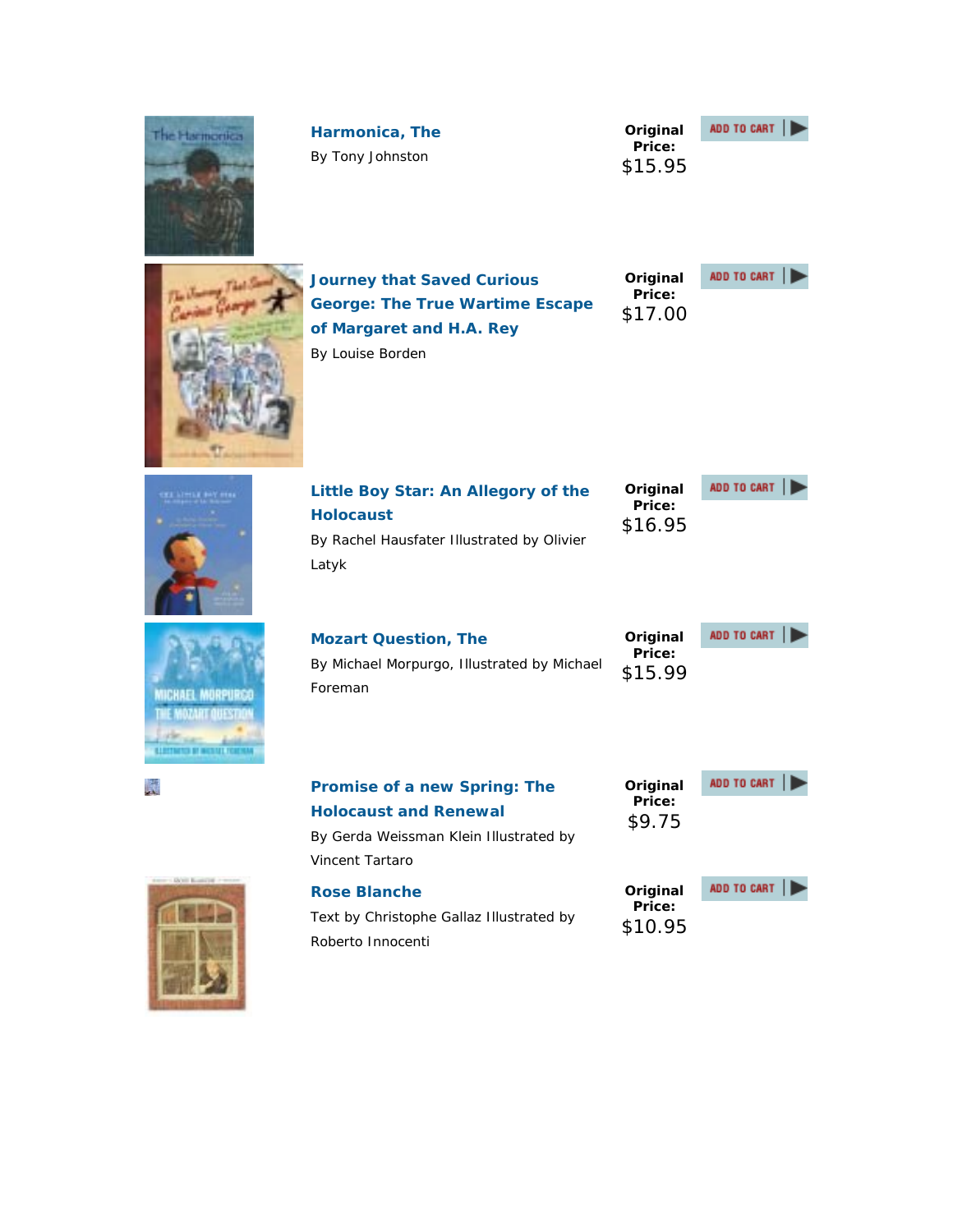

| <b>Terrible Things: An Allegory of the</b> | Original<br>Price: |
|--------------------------------------------|--------------------|
| <b>Holocaust</b>                           | \$10.00            |
| By Eve Bunting Illustrated by Stephen      |                    |
| Gammell                                    |                    |

## USHMM Museum Shop Young Adult History:

### http://web.ushmm.org/site/apps/ka/ec/catalog.asp?c=ftILI5PMKoG&b=2264499&en =bkLLI0NHIaJUKaOKJ9JQIcP1LlKXKhNVImIVLdO2KyH&CategoryID=202930

**COL** 

#### Young Adult History

| <b>CALIFFICATION E RIN</b>     | <b>Alicia: My story</b><br>By Alicia Appleman-Jurman                                                                                                 | Original<br>Price:<br>\$7.99  | ADD TO CART |
|--------------------------------|------------------------------------------------------------------------------------------------------------------------------------------------------|-------------------------------|-------------|
| Anne Frank<br>Beyond the Diary | <b>Anne Frank Beyond the</b><br>Diary: A Photographic<br><b>Remembrance</b><br>By Ruud van der Rol and Rian<br>Verhoeven for the Anne Frank<br>House | Original<br>Price:<br>\$10.99 | ADD TO CART |
|                                | <b>Anne Frank: The Young</b><br><b>Writer who Told the World</b><br>her Story<br>By Ann Kramer                                                       | Original<br>Price:<br>\$7.95  | ADD TO CART |
| <b>ANNE FRANK</b>              | <b>Anne Frank: Young Diarist</b><br>By Ruth Ashby                                                                                                    | Original<br>Price:<br>\$5.99  | ADD TO CART |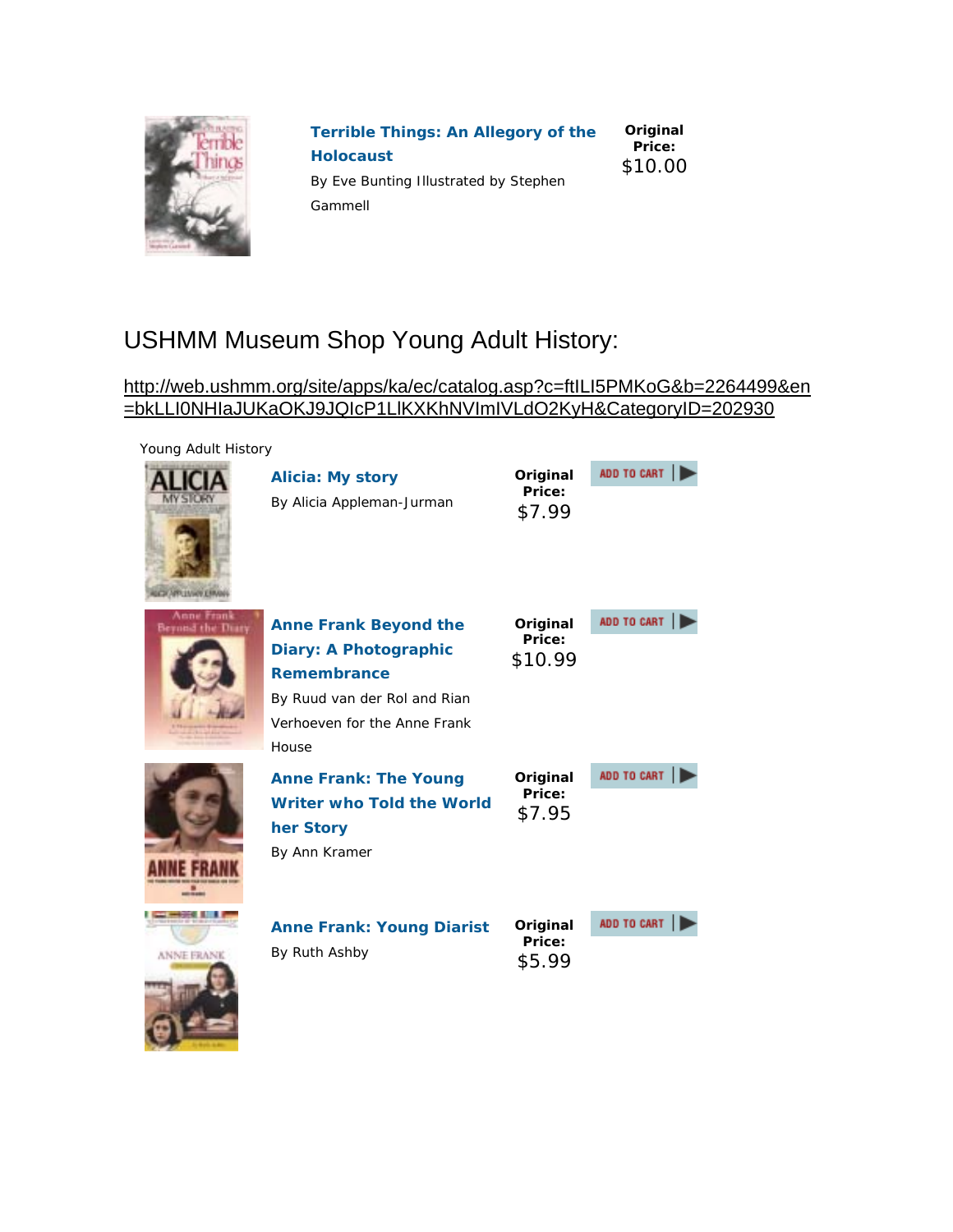|              | <b>Bag of Marbles</b><br>By Joseph Joffo                                                                                                                                    | Original<br>Price:<br>\$18.00 | ADD TO CART |
|--------------|-----------------------------------------------------------------------------------------------------------------------------------------------------------------------------|-------------------------------|-------------|
|              | Cage, The<br>By Ruth Minsky Sender                                                                                                                                          | Original<br>Price:<br>\$6.99  | ADD TO CART |
|              | <b>Daniel's Story Combination</b><br><b>Package</b><br>Daniel's Story, by Carol Matas<br>and True Stories of Children in<br>the Holocaust by Allan Zullo and<br>Mara Boysun | Original<br>Price:<br>\$11.98 | ADD TO CART |
|              | <b>Destined to Live: A True</b><br>Story of a Child in the<br><b>Holocaust</b><br>By Ruth Gruener                                                                           | Original<br>Price:<br>\$5.99  | ADD TO CART |
| <b>ERAND</b> | <b>Diary of a Young Girl</b><br>By Anne Frank; Edited by Otto H.<br>Frank and Mirjam Pressler                                                                               | Original<br>Price:<br>\$6.99  | ADD TO CART |
|              | <b>Elly: My True Story of the</b><br><b>Holocaust</b><br>By Elly Berkovits Gross                                                                                            | Original<br>Price:<br>\$14.99 | ADD TO CART |
|              | <b>Flag with Fifty-Six Stars: A</b><br>gift from the Survivors of<br><b>Mauthausen</b><br>By Susan Goldman Rubin<br>Illustrated by Bill Farnsworth                          | Original<br>Price:<br>\$6.95  | ADD TO CART |

Æ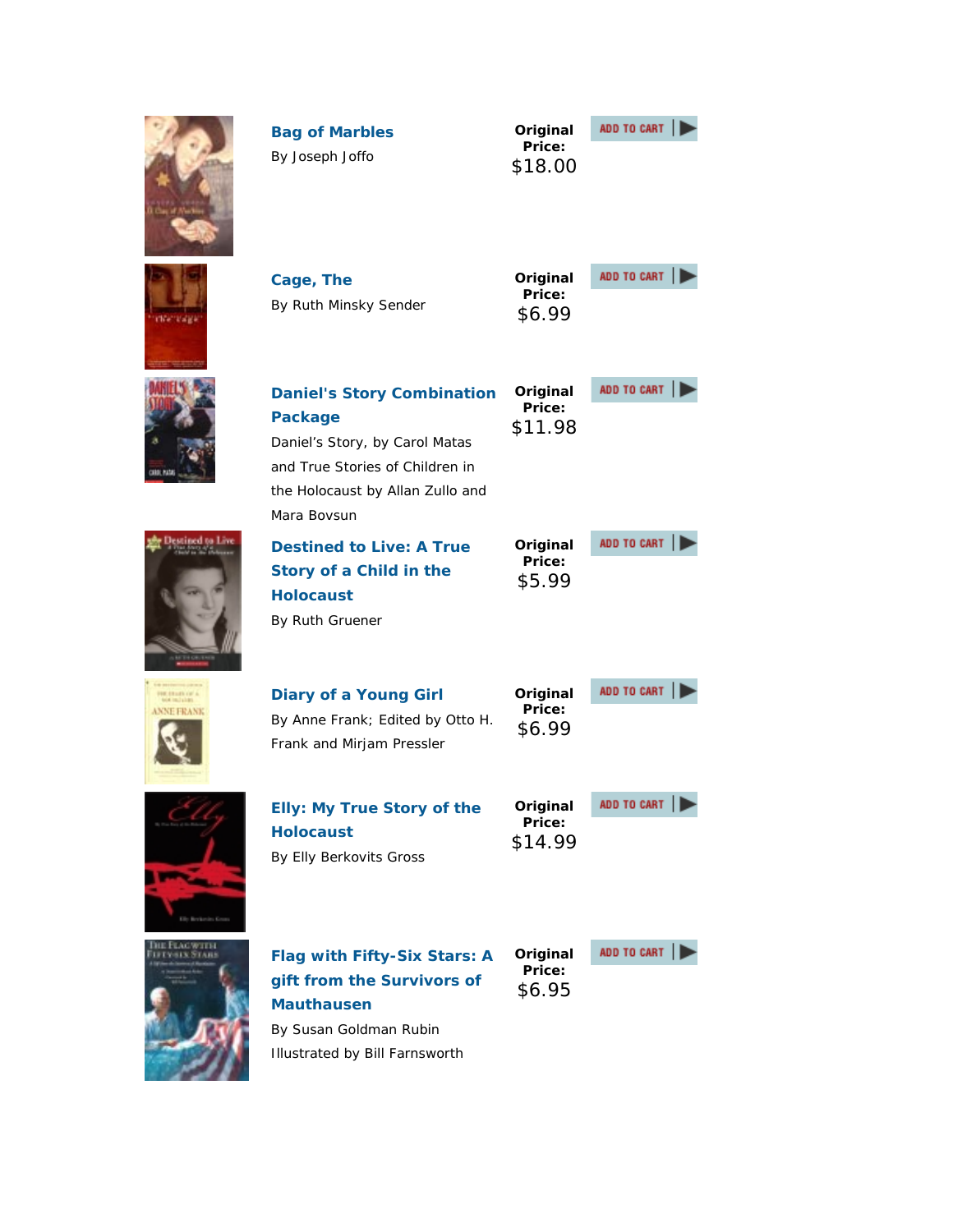| <b>UUA FEEFER</b>  | <b>Four Perfect Pebbles: A</b><br><b>Holocaust Story</b><br>By Lila Perl and Marion<br><b>Blumenthal Lazan</b> | Original<br>Price:<br>\$5.99  | ADD TO CART                        |
|--------------------|----------------------------------------------------------------------------------------------------------------|-------------------------------|------------------------------------|
|                    | <b>Holocaust in Perspective</b><br>By Dr. Edith Rechter Levy                                                   | Original<br>Price:<br>\$22.50 | Click product to select attributes |
| an a Sun<br>NUMBER | I am a Star: Child of the<br><b>Holocaust</b><br>By Inge Auerbacher                                            | Original<br>Price:<br>\$5.99  | ADD TO CART                        |
|                    | <b>I Never Saw Another</b><br><b>Butterfly</b><br>By Hana Volakova                                             | Original<br>Price:<br>\$18.50 | ADD TO CART                        |
|                    | <b>I Will Plant You a Lilac</b><br>Tree: A Memoir of a<br><b>Schindler's List Survivor</b><br>By Laura Hillman | Original<br>Price:<br>\$6.99  | ADD TO CART                        |
|                    | In my Hands: Memories of<br>a Holocaust Rescuer<br>By Irene gut Opdyke                                         | Original<br>Price:<br>\$14.00 | ADD TO CART                        |
| n the              | In the Mouth of the Wolf<br>By Rose Zar and Eric A. Kimmel                                                     | Original<br>Price:<br>\$9.95  | ADD TO CART                        |
|                    | <b>Parallel Journeys</b><br>By Eleanor Ayer                                                                    | Original<br>Price:<br>\$6.99  | ADD TO CART                        |

l,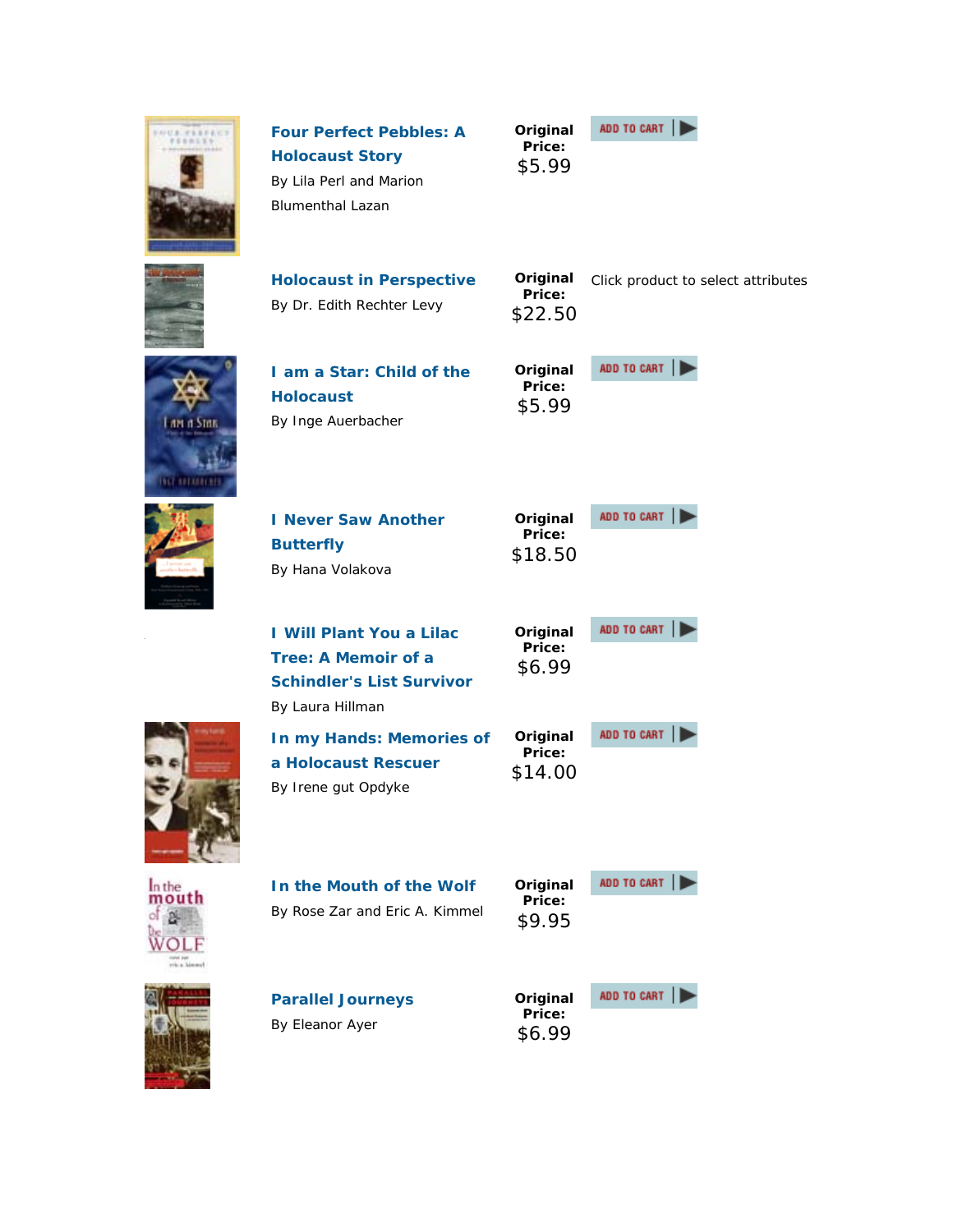|                        | <b>Rutka's Notebook: A Voice</b><br>from the Holocaust<br>By Rutka Laskier                              | Original<br>Price:<br>\$19.95 | ADD TO CART |
|------------------------|---------------------------------------------------------------------------------------------------------|-------------------------------|-------------|
|                        | <b>Survivors: True Stories of</b><br><b>Children in the Holocaust</b><br>By Allan Zullo and Mara Bovsun | Original<br>Price:<br>\$4.99  | ADD TO CART |
|                        | We are Witnesses: Five<br><b>Diaries of Teenagers who</b><br>died in the Holocaust<br>By Jacob Boas     | Original<br>Price:<br>\$8.99  | ADD TO CART |
| Who Mas<br>Anne Frank? | Who was Anne Frank?<br>By Ann Abramson                                                                  | Original<br>Price:<br>\$4.99  | ADD TO CART |
|                        | Zlata's Diary: A Child's Life                                                                           | Original                      |             |

# USHMM Museum Shop Essential Reading list:

**in Wartime Sarajevo**

By Zlata Filipovic

http://web.ushmm.org/site/apps/ka/ec/catalog.asp?c=ftILI5PMKoG&b=2264499&en=8hJFKRPvH7IOJ1PyE6IKI3MPK iLRI8NJKjKPL4PQJvH&CategoryID=202914

**Price:** \$14.00



**Defiance: The Bielski Partisans (The Story of the largest armed rescue of Jews by Jews during WW II) Original Price:** \$14.95



By Nechama Tec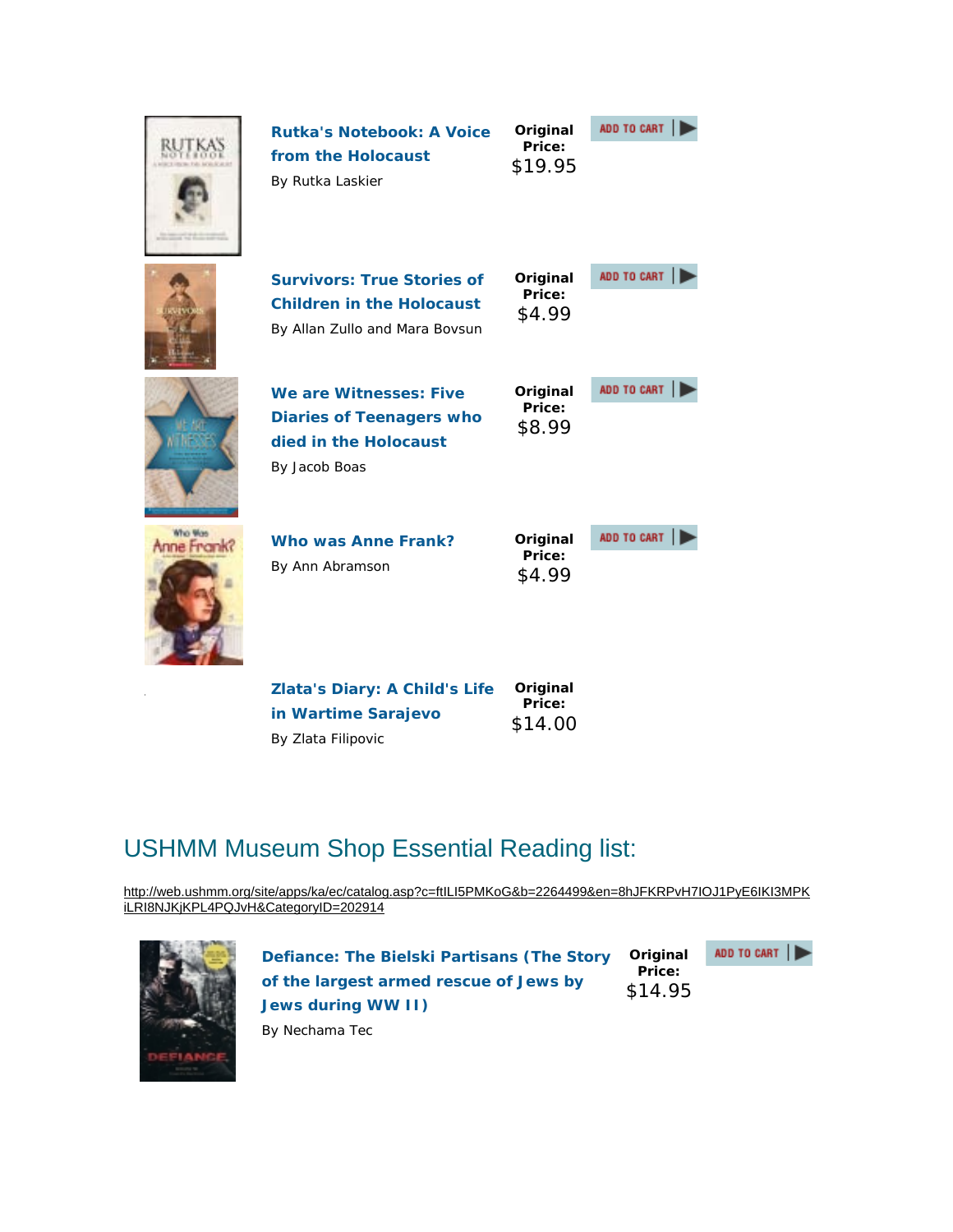|       | <b>Destruction of the European Jews</b><br>(Student Edition)<br>By Raul Hilberg                          | Original<br>Price:<br>\$17.95 | ADD TO CART |
|-------|----------------------------------------------------------------------------------------------------------|-------------------------------|-------------|
|       | <b>Diary of Dawid Sierakowiak: Five</b><br><b>Notebooks from the Lodz Ghetto</b><br>By Dawid Sierakowiak | Original<br>Price:<br>\$19.95 | ADD TO CART |
|       | <b>Eyewitness Auschwitz: Three Years in the</b><br><b>Gas Chambers</b><br>By Filip Muller                | Original<br>Price:<br>\$12.95 | ADD TO CART |
|       | <b>Hasidic Tales of the Holocaust</b><br>By Yaffa Eliach                                                 | Original<br>Price:<br>\$15.95 | ADD TO CART |
| 23.40 | <b>Hiding Place</b><br>By Corrie Ten Boom                                                                | Original<br>Price:<br>\$12.99 | ADD TO CART |
|       | <b>History of the Holocaust: Revised Edition</b><br>By Yehuda Bauer                                      | Original<br>Price:<br>\$17.95 | ADD TO CART |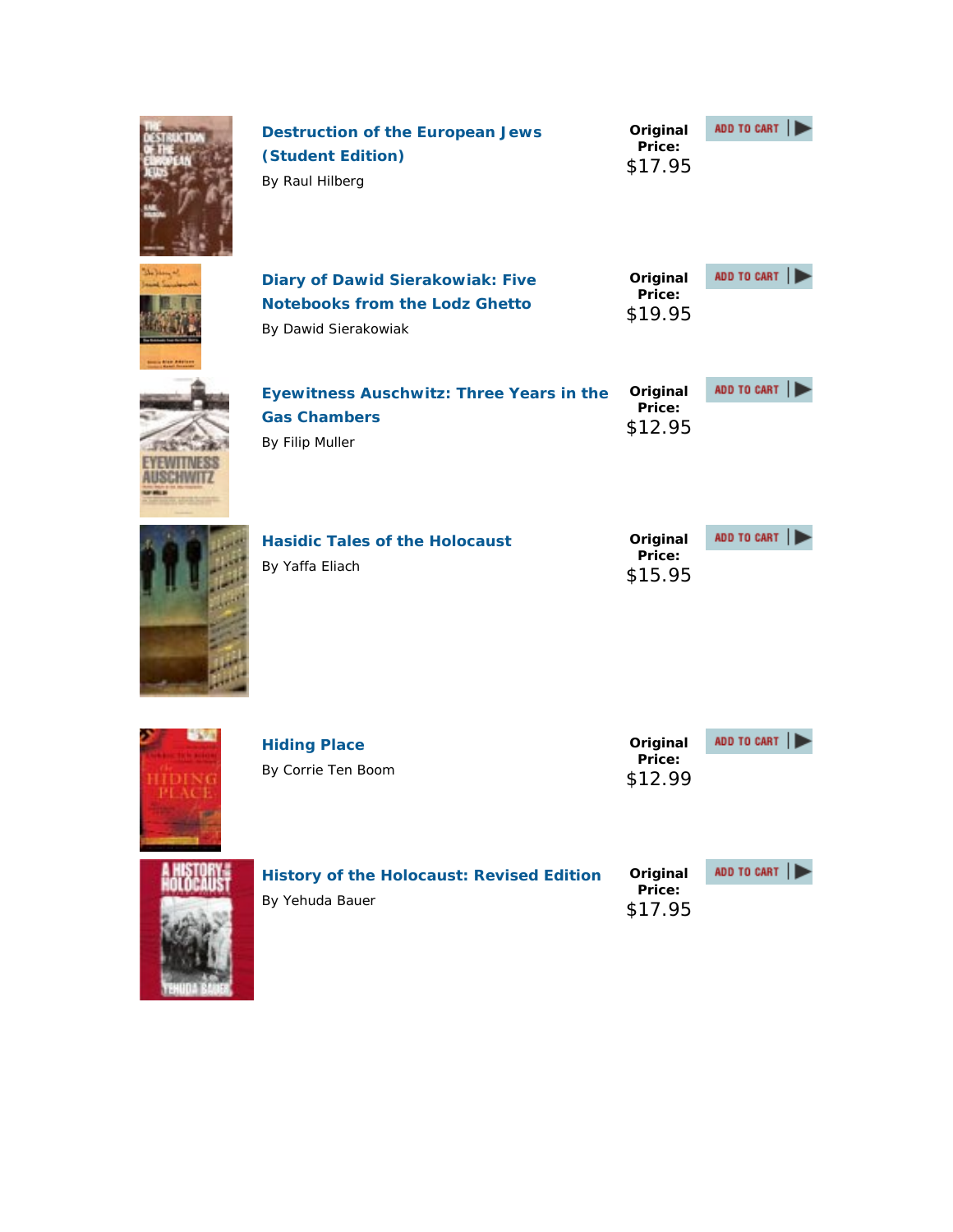|                                  | <b>Holocaust: A History of the Jews of</b><br><b>Europe during the Second World War</b><br>By Martin Gilbert | Original<br>Price:<br>\$16.00 | ADD TO CART |
|----------------------------------|--------------------------------------------------------------------------------------------------------------|-------------------------------|-------------|
|                                  | I Never Saw Another Butterfly<br>By Hana Volakova                                                            | Original<br>Price:<br>\$18.50 | ADD TO CART |
| 911-1991<br><b>ICSIL CONSUL</b>  | I will bear Witness 1933-1941: A Diary of<br>the Nazi Years<br>By Victor Klemperer                           | Original<br>Price:<br>\$16.95 | ADD TO CART |
| <b>ICIDE GERRIE</b>              | I will bear Witness 1942-1945: A Diary of<br>the Nazi Years<br>By Victor Klemperer                           | Original<br>Price:<br>\$15.95 | ADD TO CART |
| MAN'S<br>SEARCH<br><b>HIMMAD</b> | <b>Man's Search for Meaning</b><br>By Viktor E. Frankl                                                       | Original<br>Price:<br>\$13.00 | ADD TO CART |
|                                  | <b>Maus Book I: A Survivor's Tale</b><br>By Art Spiegelman                                                   | Original<br>Price:<br>\$14.95 | ADD TO CART |
|                                  | <b>Maus Book II: And Here my Troubles</b><br><b>Began</b><br>By Art Spiegelman                               | Original<br>Price:<br>\$14.95 | ADD TO CART |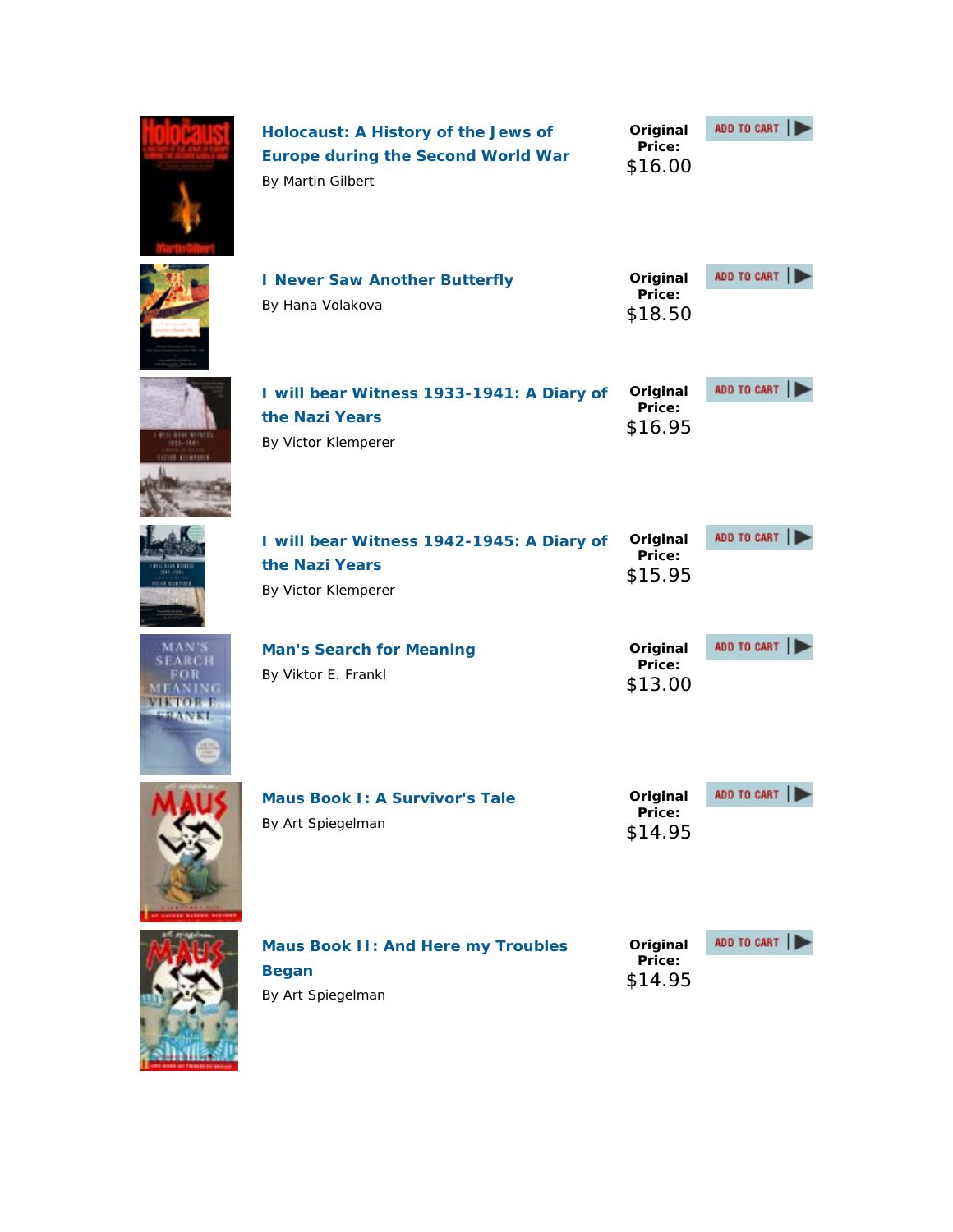|                                                                    | <b>Maus Box Set</b><br>By Art Spiegelman                                               | Original<br>Price:<br>\$29.90 | ADD TO CART |
|--------------------------------------------------------------------|----------------------------------------------------------------------------------------|-------------------------------|-------------|
| m<br><b>ELIE WIESEL</b>                                            | <b>Night</b><br>By Elie Wiesel                                                         | Original<br>Price:<br>\$9.95  | ADD TO CART |
| -NIGHT TRILOGY<br><b>Night-Town Ony</b><br><b>ELIZ WIESEL</b>      | <b>Night Trilogy</b><br>By Elie Wiesel                                                 | Original<br>Price:<br>\$17.00 | ADD TO CART |
|                                                                    | <b>Pianist</b><br>By Wladyslaw Szpilman                                                | Original<br>Price:<br>\$14.00 | ADD TO CART |
| 3. PROBLEM TROM 1923.1"<br><b>AMERICA</b><br><b>ALE A LESSACES</b> | Problem From Hell: America and the Age<br>of Genocide<br>By Samantha Power             | Original<br>Price:<br>\$17.95 | ADD TO CART |
| <b>RIGHTEOUS</b><br>MARTIN<br>GILBERT                              | <b>Righteous: The Unsung Heroes of the</b><br><b>Holocaust</b><br>By Martin Gilbert    | Original<br>Price:<br>\$20.00 | ADD TO CART |
| <b>Risa and Fa</b><br>se Third Reed<br>liam L. Shire               | Rise and Fall of the Third Reich: A History<br>of Nazi Germany<br>by William L. Shirer | Original<br>Price:<br>\$25.00 | ADD TO CART |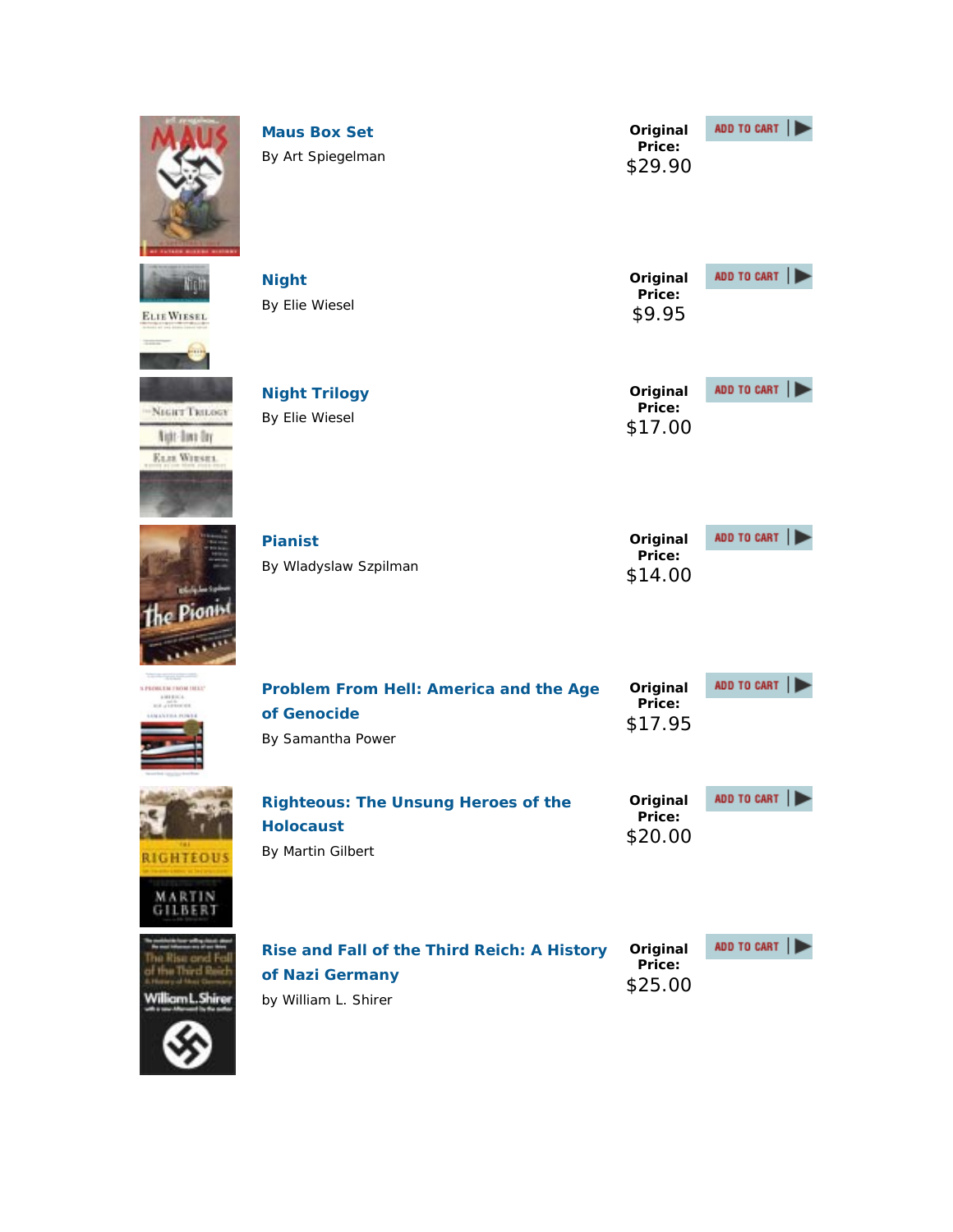| <b>HVagned F</b>        | <b>Salvaged Pages: Young Writers' Diaries of</b><br>the Holocaust<br>By Alexandra Zapruder                                    | Original<br>Price:<br>\$24.00 | ADD TO CART |
|-------------------------|-------------------------------------------------------------------------------------------------------------------------------|-------------------------------|-------------|
| <b>ELIE WIESEL</b>      | <b>SPECIAL WEB PRICE</b><br>\$11.98<br><b>Night (Hardback)</b><br>Elie Wiesel                                                 | Original<br>Price:<br>\$11.98 | ADD TO CART |
| n Lower<br>movWiracenau | <b>Sunflower: On the Possibilities and Limits</b><br>of Forgiveness<br>By Simon Wiesenthal                                    | Original<br>Price:<br>\$14.95 | ADD TO CART |
|                         | <b>Survival in Auschwitz</b><br>By Primo Levi                                                                                 | Original<br>Price:<br>\$14.00 | ADD TO CART |
| Them Me Remember        | Tell them we Remember: The Story of the<br><b>Holocaust</b><br>By Susan Bacharach                                             | Original<br>Price:<br>\$15.99 | ADD TO CART |
|                         | Theory and Practice of Hell: The German<br><b>Concentration Camps and the System</b><br><b>behind Them</b><br>By Eugene Kogon | Original<br>Price:<br>\$16.00 | ADD TO CART |
|                         | This way for the Gas, Ladies and<br><b>Gentlemen</b><br>By Tadeusz Borowski                                                   | Original<br>Price:<br>\$14.00 | ADD TO CART |

 $\mathbb{R}$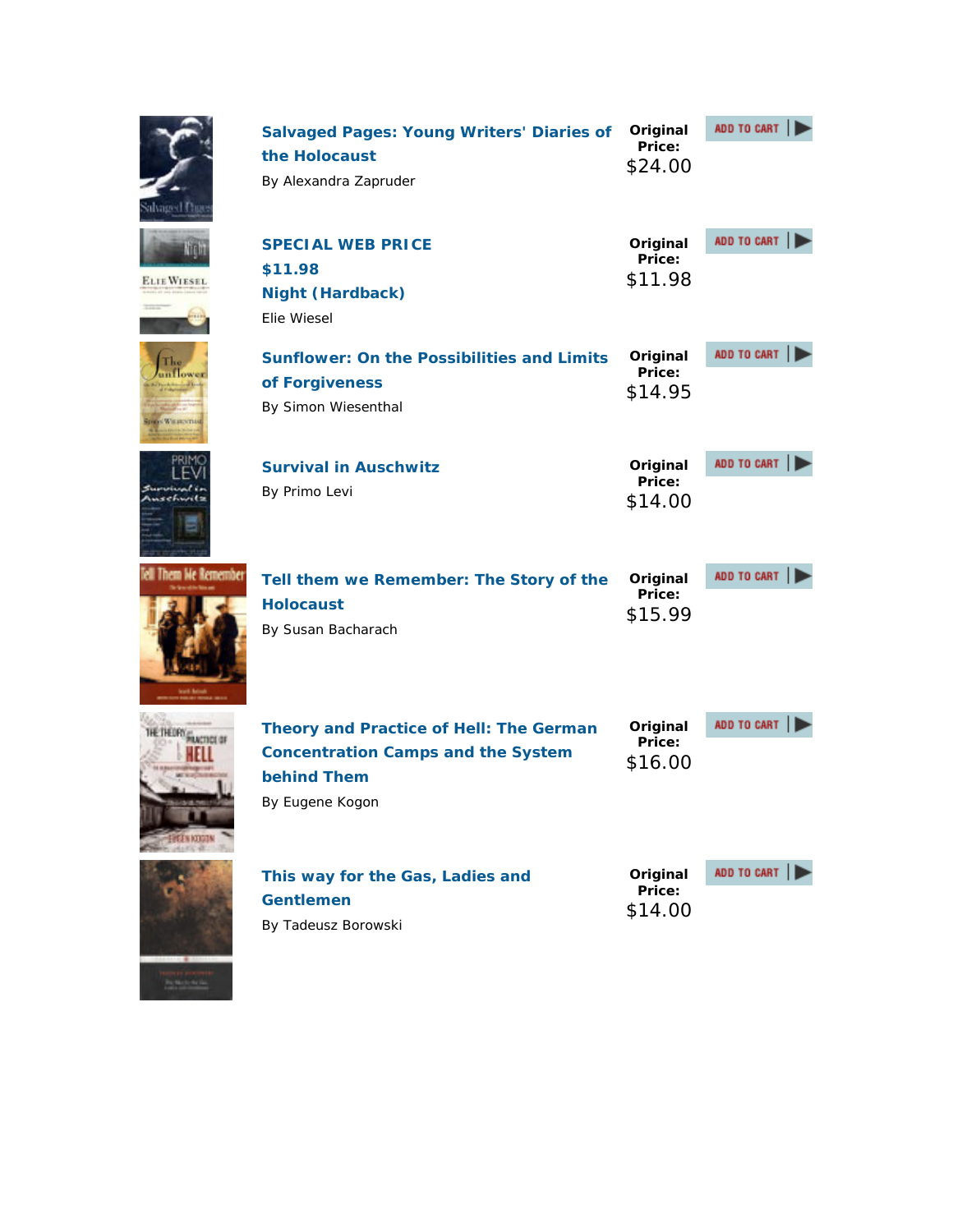|                  | War & Genocide: A Concise History of the<br><b>Holocaust</b><br>By Doris L. Bergen | Original<br>Price:<br>\$22.95 | ADD TO CART |
|------------------|------------------------------------------------------------------------------------|-------------------------------|-------------|
| <b>INCE SCHO</b> | White Rose: Munich 1942-1943<br>By Inge Scholl                                     | Original<br>Price:<br>\$17.95 | ADD TO CART |
| ness             | <b>Witness: Voices from the Holocaust</b><br>Witness: Voices from the Holocaust    | Original<br>Price:<br>\$16.00 | ADD TO CART |
|                  | <b>Women in the Holocaust</b><br>Edited by Dalia Ofer and Lenore J. Weitzman       | Original<br>Price:<br>\$29.95 |             |

### **II. FILMS AVAILABLE THROUGH THE www.ushmm.org museum shop:**

http://web.ushmm.org/site/apps/ka/ec/catalog.asp?c=ftILI5PMKoG&b=2264499&en =aeIHLIOjGeLQKNNjF6KDJIMkG9KKKZNvHeJRLWPwEcJNK3NIH&CategoryID= 174057



**America and the Holocaust (DVD)** Directed by Martin Ostrow

**Original Price:** \$24.95

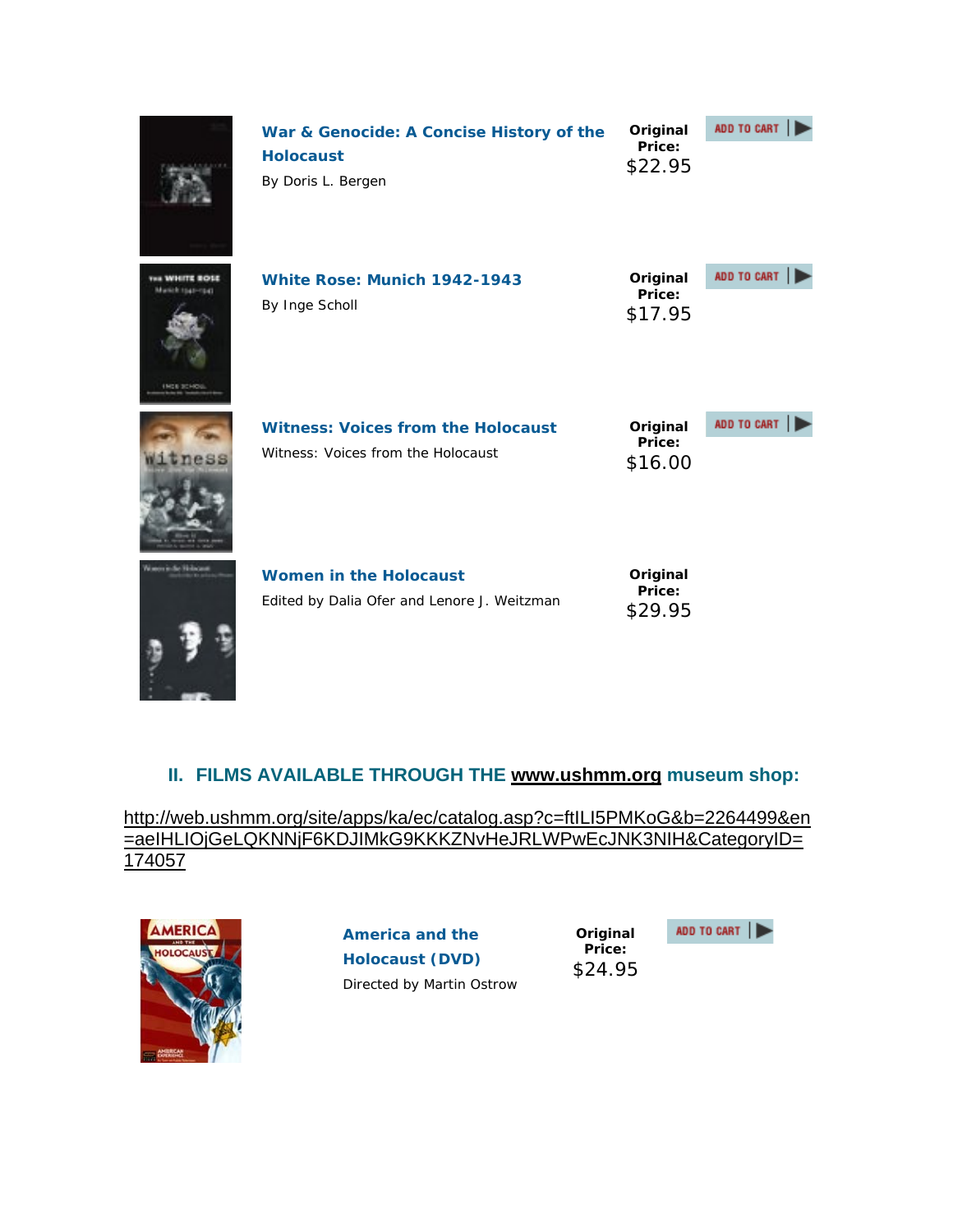|               | <b>Anne Frank:</b><br><b>Remembered</b><br>Directed by Jon Blair                                     | Original<br>Price:<br>\$29.95 | ADD TO CART |
|---------------|------------------------------------------------------------------------------------------------------|-------------------------------|-------------|
|               | <b>Architecture of Doom</b><br>(DVD)<br>Directed by Peter Cohen                                      | Original<br>Price:<br>\$35.95 | ADD TO CART |
|               | <b>Assisi in Silence (DVD)</b><br>Directed by Arturo Sbicca                                          | Original<br>Price:<br>\$19.99 | ADD TO CART |
|               | <b>Auschwitz: If You Cried,</b><br><b>You Died (DVD)</b><br>Created by the Moore<br>Foundation       | Original<br>Price:<br>\$24.95 | ADD TO CART |
| <b>CIMMIT</b> | <b>Auschwitz: Inside the</b><br><b>Nazi State (DVD)</b><br>By Laurence Rees                          | Original<br>Price:<br>\$46.95 | ADD TO CART |
| BETT          | <b>Bent</b><br>Directed by Sean Mathias                                                              | Original<br>Price:<br>\$19.99 | ADD TO CART |
|               | <b>Blind Spot: Hitler's</b><br><b>Secretary</b><br>Directed by Andre Heller and<br>Othmar Schmiderer | Original<br>Price:<br>\$34.95 | ADD TO CART |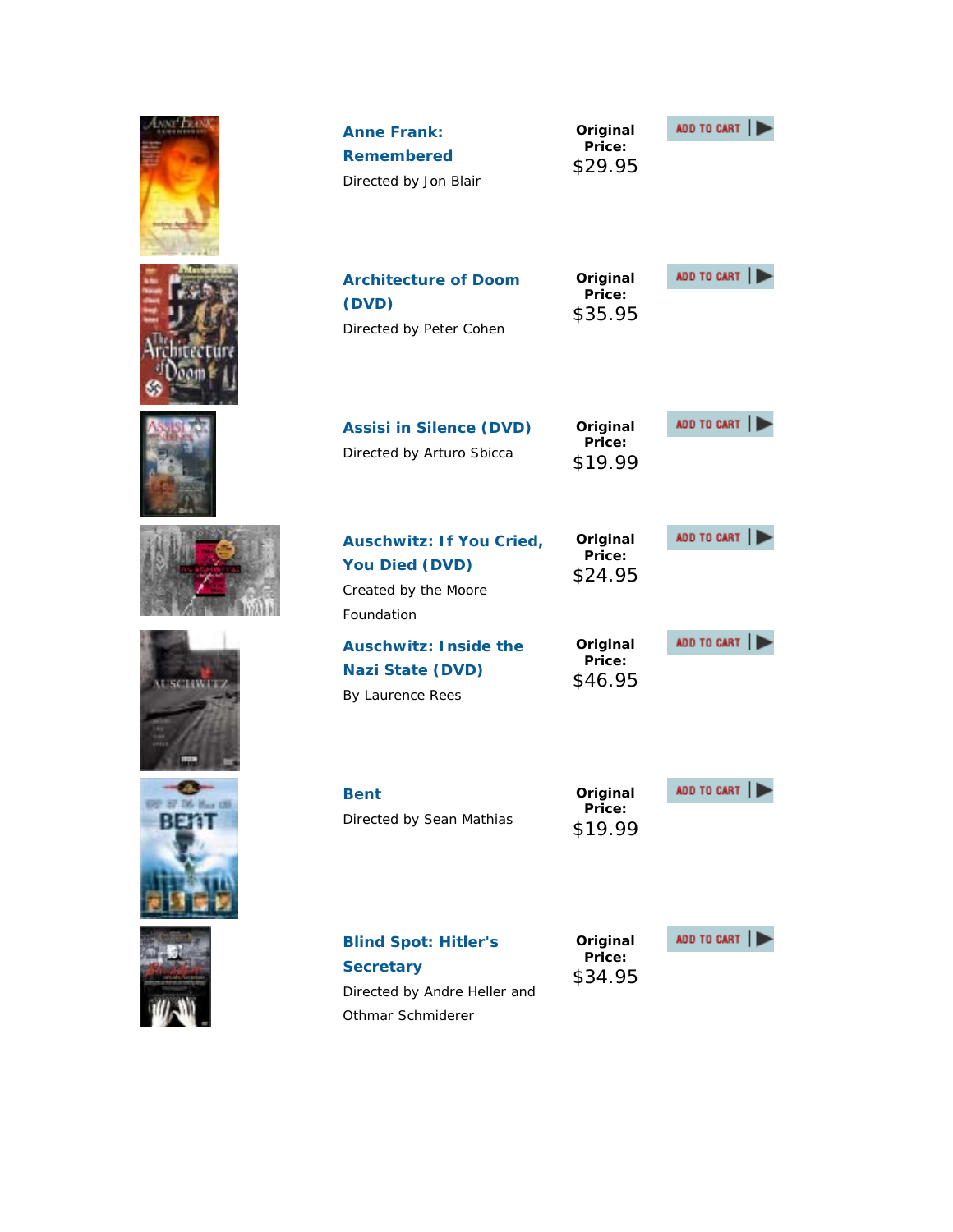| BROKEN SOLENEI | <b>Broken Silence (DVD)</b><br>Directed by Luis Puenzo,<br>Janos Szasz, Pavel Chukhraj,<br>Andrzej Wajda, Vojtech Jasny | Original<br>Price:<br>\$19.98 | ADD TO CART                                  |
|----------------|-------------------------------------------------------------------------------------------------------------------------|-------------------------------|----------------------------------------------|
|                | <b>Darfur Diaries: Message</b><br>from Home (DVD)<br>Directed by Adam Shapiro,<br>Aisha Bain, and Jen Marlowe           | Original<br>Price:<br>\$25.99 | ADD TO CART                                  |
|                | <b>Darfur Now: Six Stories.</b><br>One. Hope (DVD)<br>Written and Directed by<br>Theodore Braun                         | Original<br>Price:<br>\$6.99  | ADD TO CART                                  |
|                | <b>Double-Headed Eagle:</b><br><b>Hitler's Rise to Power</b><br>1918-1933 (DVD)<br>By Lutz Becker                       | Original<br>Price:<br>\$32.99 | ADD TO CART                                  |
|                | <b>Ever Again: Bombings.</b><br><b>Hijackings. Assaults.</b><br><b>Welcome to Europe</b><br>Edited by Rebecca Harrell   | Original<br>Price:<br>\$24.98 | ADD TO CART                                  |
|                | <b>Eye of Vichy: France's</b><br><b>Shocking Collaboration</b><br>with the Nazis (DVD)<br>Directed by Claude Chabrol    | Original<br>Price:<br>\$39.95 | ADD TO CART                                  |
| Top of Form    | Fear Not (DVD)<br>A Drei Linden Film by Fritz<br>Poppenberg & Stefanie Krug                                             | Original<br>Price:<br>\$29.95 | ADD TO CART<br>Bottom of Form<br>Top of Form |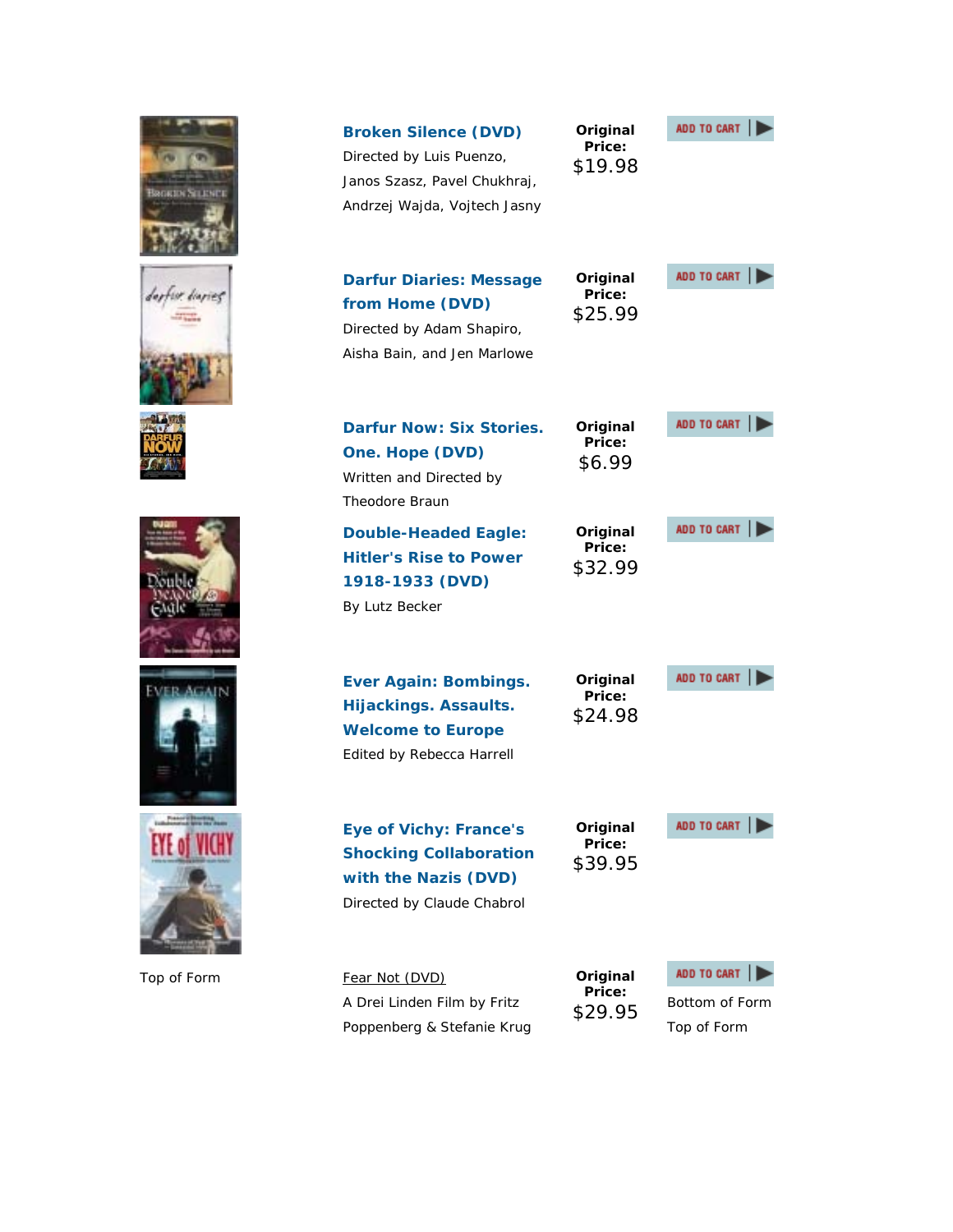









Forgiving Dr. Mengele (DVD) Directed by Bob Hercules and Cheri Pugh

**Original Price:**



\$27.95 Bottom of Form Top of Form

Generation Apart (DVD) By Danny Fisher

**Girl with the Purple Triangle** 

By Fritz Poppenberg

(DVD)

**Original Price:**

ADD TO CART \$19.95 Bottom of Form Top of Form

**Original Price:**



Top of Form

Goebbels Experiment (DVD) Directed by Lutz Hachmeister and Michael Kloft

Heroes of the Holocaust: Tales of Resistance and

Presented by the History

Survival (DVD)

Channel

**Original Price:**

**Original Price:**



Top of Form



\$39.99 Bottom of Form Top of Form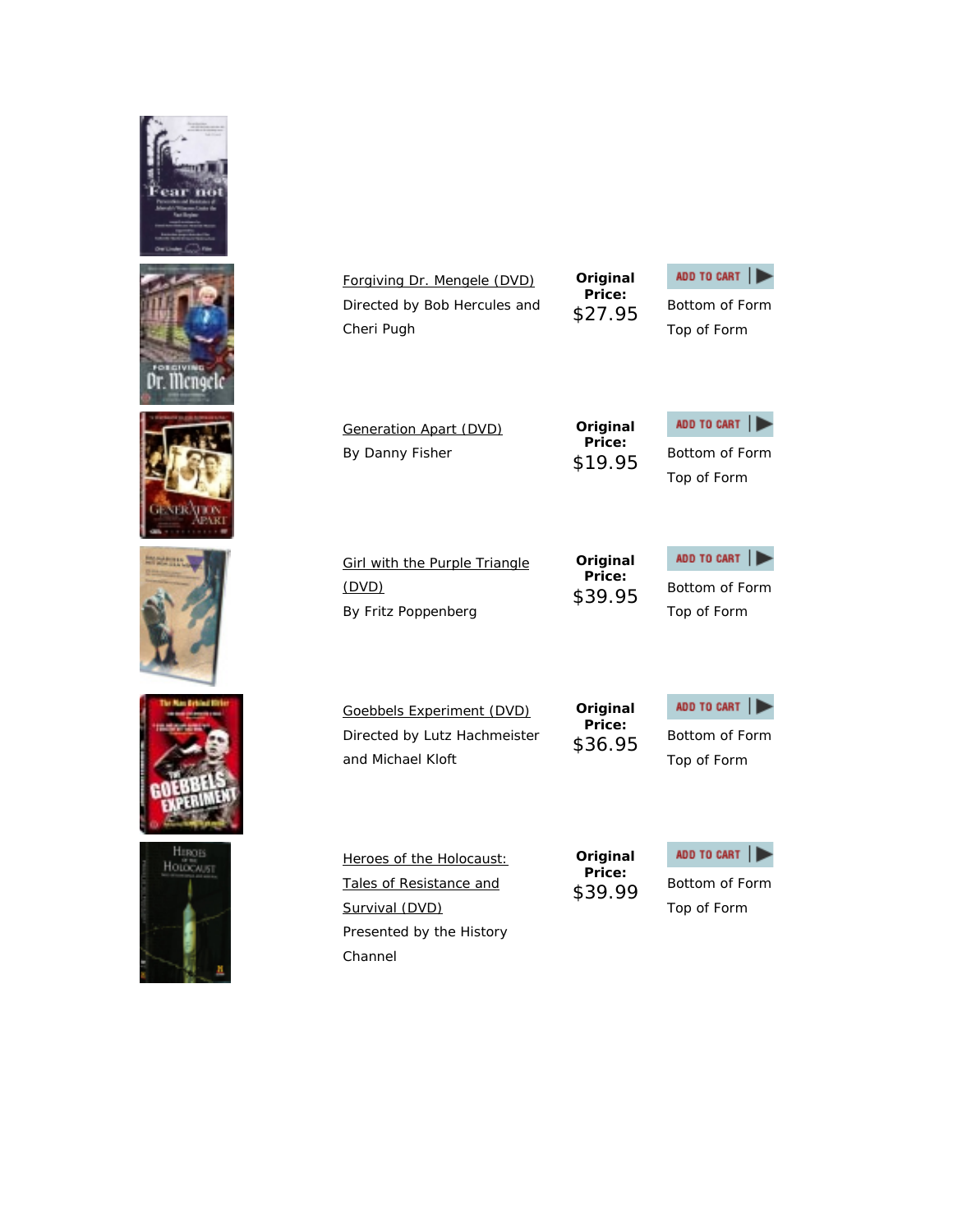|                        | <b>Hitler and the Nazis</b><br>A DVD set of four films                                                                    | Original<br>Price:<br>\$69.95 | ADD TO CART<br>Bottom of Form<br>Top of Form |
|------------------------|---------------------------------------------------------------------------------------------------------------------------|-------------------------------|----------------------------------------------|
|                        | Hitler: A Career (DVD)<br>By Joachim C. Fest and<br>Christian Herrendoerfer                                               | Original<br>Price:<br>\$33.95 | ADD TO CART<br>Bottom of Form<br>Top of Form |
|                        | Homo Sapiens 1900 (DVD)<br>Directed by Peter Cohen                                                                        | Original<br>Price:<br>\$34.95 | ADD TO CART<br>Bottom of Form<br>Top of Form |
|                        | I Have Never Forgotten You:<br>The Life and Legacy of Simon<br>Wiesenthal<br>Directed by Richard Trank                    | Original<br>Price:<br>\$24.98 | ADD TO CART<br>Bottom of Form<br>Top of Form |
|                        | Image Before My Eyes: A<br>History of Jewish Life in<br>Poland Before the Holocaust<br>(DVD)<br>Directed by Josh Waletzky | Original<br>Price:<br>\$26.95 | ADD TO CART<br>Bottom of Form<br>Top of Form |
| (No Image Available)   | In the Shadow of Memory:<br>Legacies of Lidice<br>Produced by Jerri Zbiral and<br>Directed by Jacky Comforty              | Original<br>Price:<br>\$45.00 | ADD TO CART<br>Bottom of Form<br>Top of Form |
| <b>MAN OF VIRANCES</b> | Into the Arms of Strangers:<br>Stories of the Kindertransport<br><u>(DVD)</u><br>By Mark Jonathan Harris                  | Original<br>Price:<br>\$25.98 | ADD TO CART<br>Bottom of Form<br>Top of Form |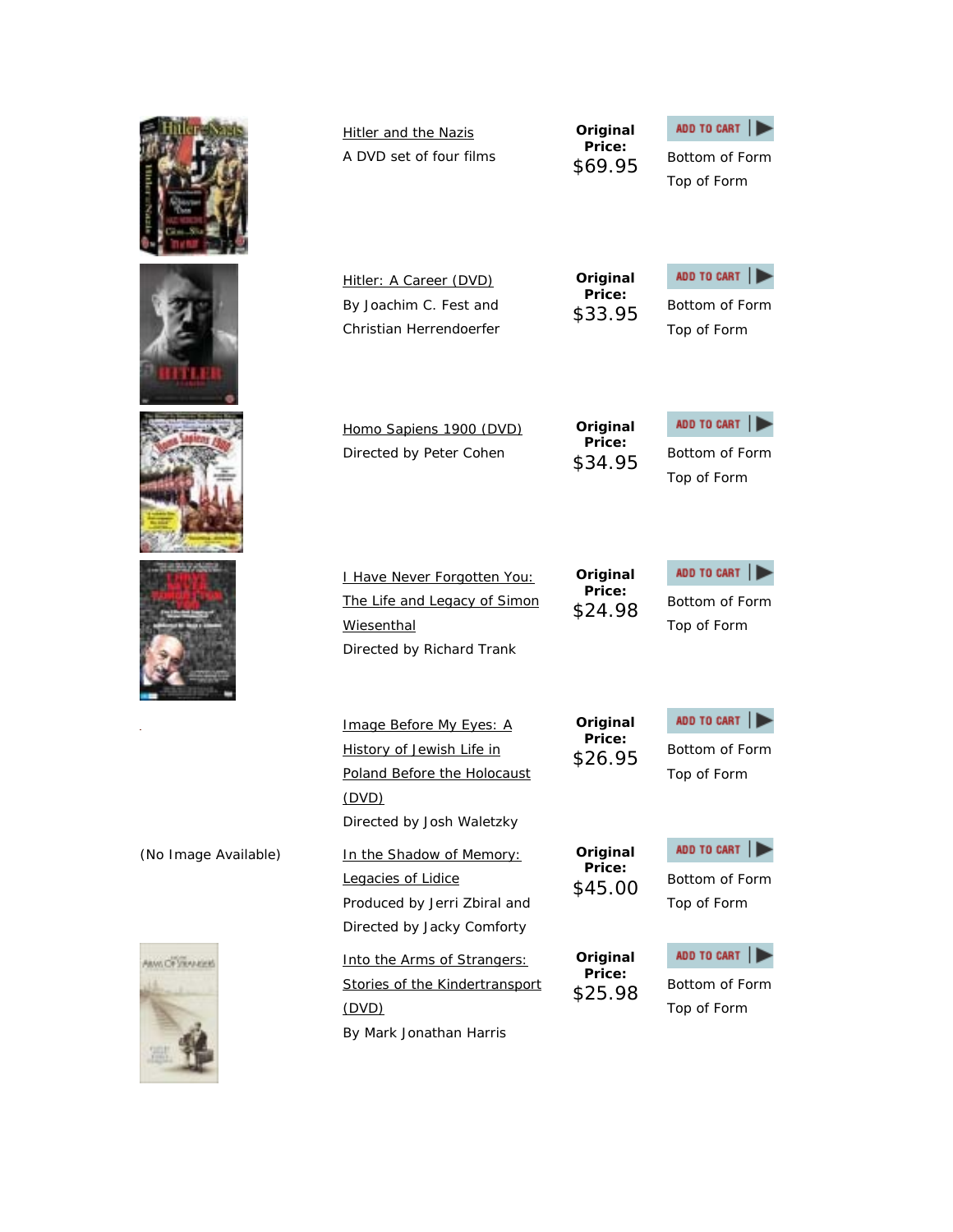|                | Josef Mengele: The Final<br>Account<br>Produced and Directed by<br>Dan Setton | Original<br>Price:<br>\$29.95 | ADD TO CART<br>Bottom of Form<br>Top of Form |
|----------------|-------------------------------------------------------------------------------|-------------------------------|----------------------------------------------|
|                | Last Witness, The                                                             | Original                      | ADD TO CART                                  |
|                | Written and Directed by                                                       | Price:                        | Bottom of Form                               |
|                | Michal Nekanda-Trepka                                                         | \$24.98                       | Top of Form                                  |
|                | Liberation 1945 (DVD)<br>Produced by Wentworth Films                          | Original<br>Price:<br>\$19.95 |                                              |
| Top of Form    | Longest Hatred: A Revealing                                                   | Original                      | ADD TO CART                                  |
|                | <b>History of Anti-Semitism</b>                                               | Price:                        | Bottom of Form                               |
|                | Produced by Rex Bloomstein                                                    | \$19.95                       | Top of Form                                  |
| <b>CARLOTA</b> | Nazis: A Warning From                                                         | Original                      | ADD TO CART                                  |
|                | <b>History</b>                                                                | Price:                        | Bottom of Form                               |
|                | By Laurence Rees                                                              | \$44.99                       | Top of Form                                  |
|                | Night and Fog (DVD)<br>By Alain Resnais                                       | Original<br>Price:<br>\$19.95 | ADD TO CART<br>Bottom of Form                |

Top of Form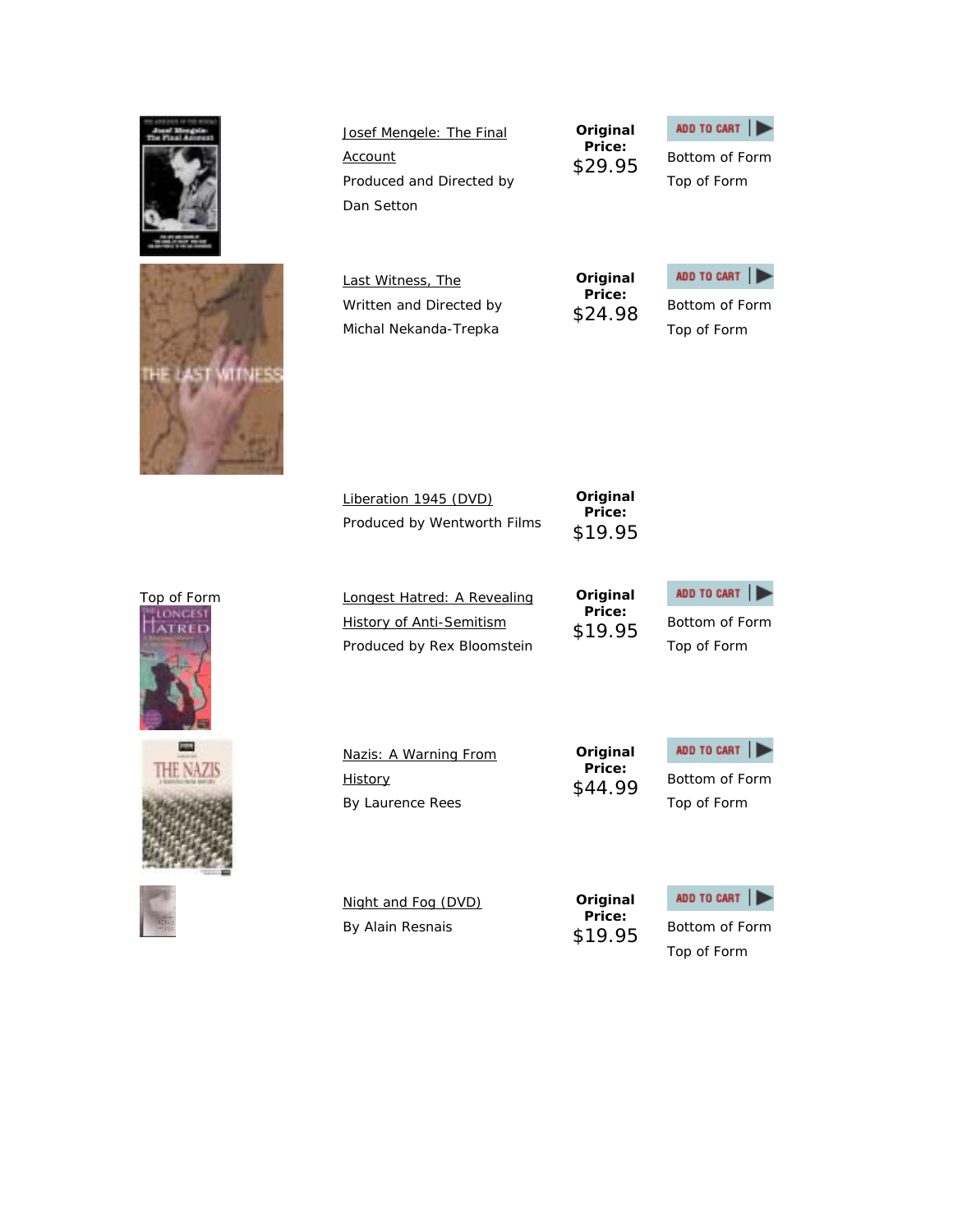OPERONS **Original**  Nuremberg: American **Price:** Experience (DVD) \$29.95 Bottom of Form Directed by Michael Kloft **Original**  Nuremberg: Tyranny on Trial **Price:** (DVD) \$27.95 Bottom of Form A History Channel Production **Original**  One Survivor Remembers **Price:** (DVD - home use only) By Gerda Weissman Klein **Original**  One Survivor Remembers **Price:** (Institutional Purchase) By Gerda Weissman Klein **Original**  Paper Clips **Price:** Directed by Elliot Berlin and \$24.99 Bottom of Form Joe Fab **PAPER CLI Original**  (No Image Available) Paradise Camp (DVD) **Price:** Directed by Frank Heimans

Partisans of Vilna: The Untold Story of Jewish Resistance During World War II (DVD) Directed by Josh Waletzky

**Original Price:**

### ADD TO CART | \$35.95 Bottom of Form Top of Form

ADD TO CART

\$29.95 Bottom of Form Top of Form

Top of Form



ADD TO CART |

ADD TO CART \$29.95 Bottom of Form Top of Form

Top of Form

ADD TO CART

Top of Form

ADD TO CART





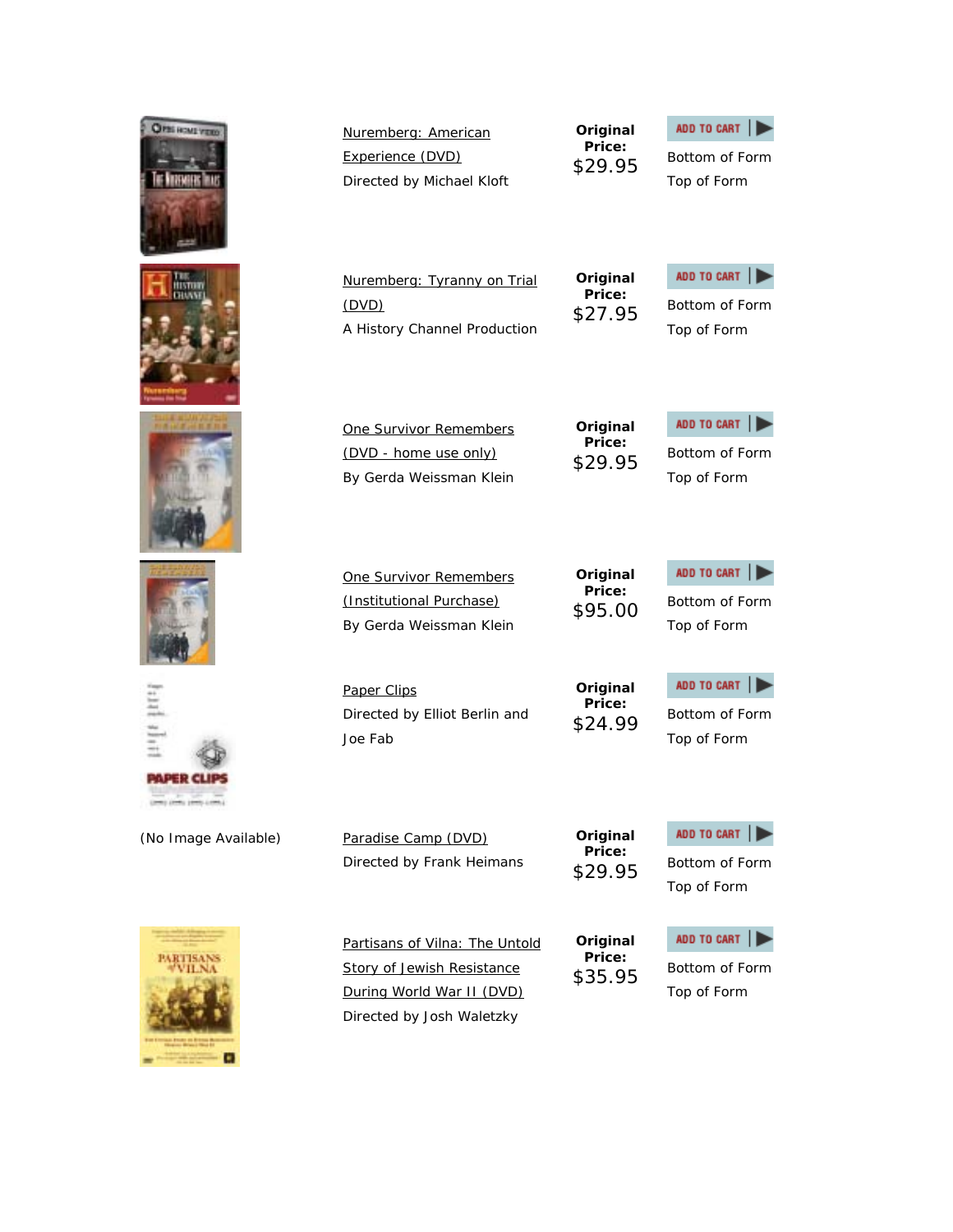

| Directed by Alexandra Isles                                                                                        | DJ 1.70                       | Top of Form                                  |
|--------------------------------------------------------------------------------------------------------------------|-------------------------------|----------------------------------------------|
| <u>Primo Levi's Journey</u><br>By Davide Ferrario                                                                  | Original<br>Price:<br>\$29.95 | ADD TO CART<br>Bottom of Form<br>Top of Form |
| Prisoner of Paradise (DVD)                                                                                         | Original                      | ADD TO CART                                  |
| Directed by Malcolm Clarke                                                                                         | Price:                        | Bottom of Form                               |
| and Stuart Sender                                                                                                  | \$27.99                       | Top of Form                                  |
| Reckoning: Remembering the<br><b>Dutch Resistance</b><br>Produced by Corey Niemchick<br>and Directed by John Evans | Original<br>Price:<br>\$24.99 | ADD TO CART<br>Bottom of Form<br>Top of Form |
| Shanghai Ghetto                                                                                                    | Original                      | ADD TO CART                                  |
| Directed by Dana Janklowicz                                                                                        | Price:                        | Bottom of Form                               |
| and Amir Mann                                                                                                      | \$34.95                       | Top of Form                                  |
| Simon Wiesenthal Center                                                                                            | Original                      | ADD TO CART                                  |
| Collection (DVD)                                                                                                   | Price:                        | Bottom of Form                               |
| 8 Disc Set                                                                                                         | \$59.97                       | Top of Form                                  |

**Original Price:**

\$31.95 Bottom of Form

ADD TO CART |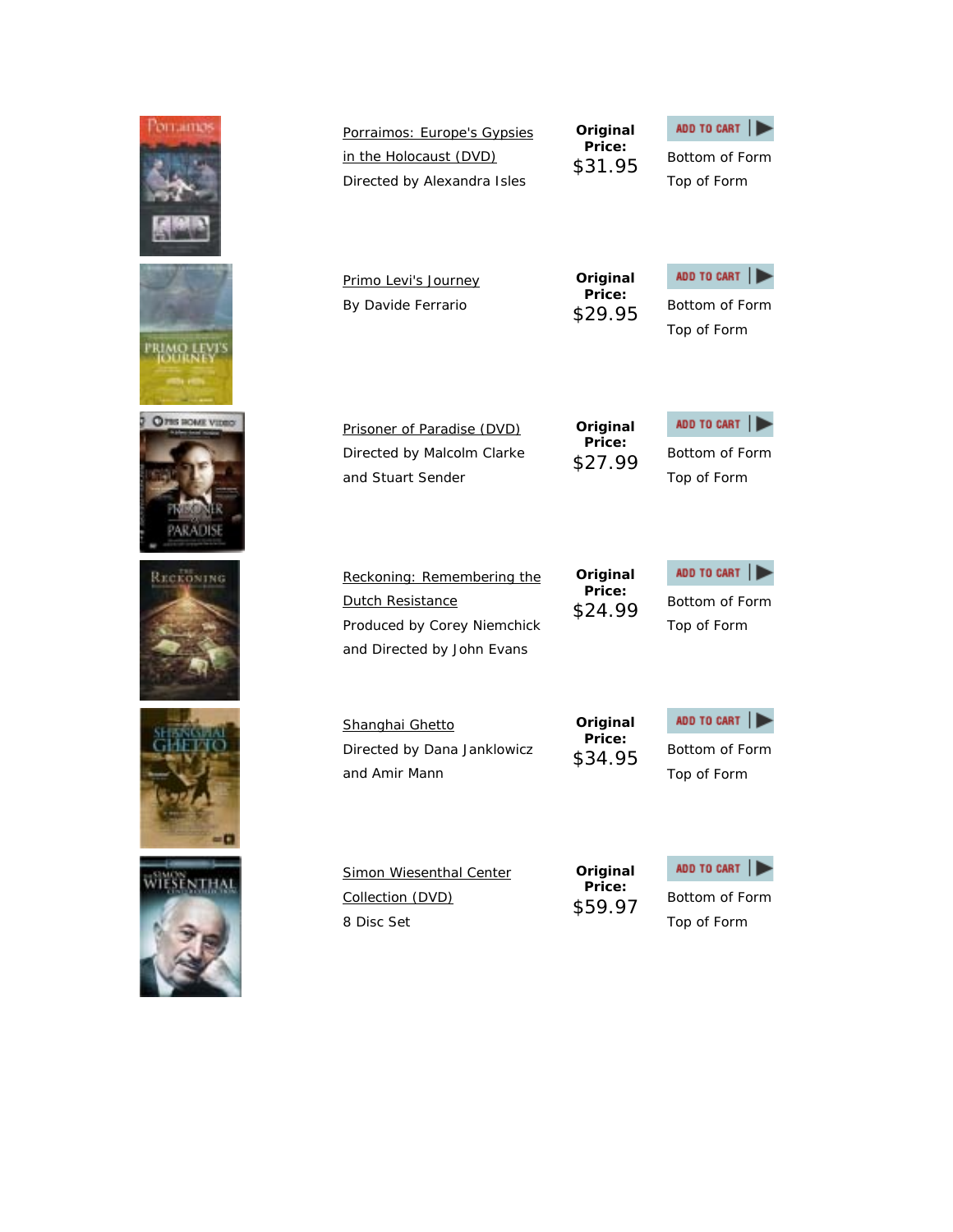|            | Steal a Pencil for Me<br>By Michele Ohayon                                                                                                                                                                   |
|------------|--------------------------------------------------------------------------------------------------------------------------------------------------------------------------------------------------------------|
|            | Television Under the Swastika<br><u>(DVD)</u><br>By Michael Kolft                                                                                                                                            |
|            | Tell Me Why<br>By Malgorzata Imielska                                                                                                                                                                        |
| Theologian | Testimony of the Human<br>Spirit: Six Survivors of the<br><b>Holocaust Tell the Stories</b><br>(DVD)<br>Directed by Sarah Kate<br><b>Robbins</b><br>Theologians Under Hitler<br>Directed by Steven D. Martin |
|            |                                                                                                                                                                                                              |

Triumph of the Will (DVD) Directed by Leni Riefenstahl

**Original Price:**

ADD TO CART \$39.95 Bottom of Form

Top of Form

Unknown Soldier, The By Michael Verhoeven **Original Price:**



\$29.95 Bottom of Form Top of Form







н



**Original Price:**

**Original Price:**

**Original Price:**

**Price:**

**Original Price:**

ADD TO CART |

Top of Form

ADD TO CART

\$24.99 Bottom of Form

\$32.95 Bottom of Form Top of Form

ADD TO CART \$24.98 Bottom of Form

Top of Form

ADD TO CART

\$29.95 Bottom of Form Top of Form

ADD TO CART

Top of Form

**Original** 

\$25.00 Bottom of Form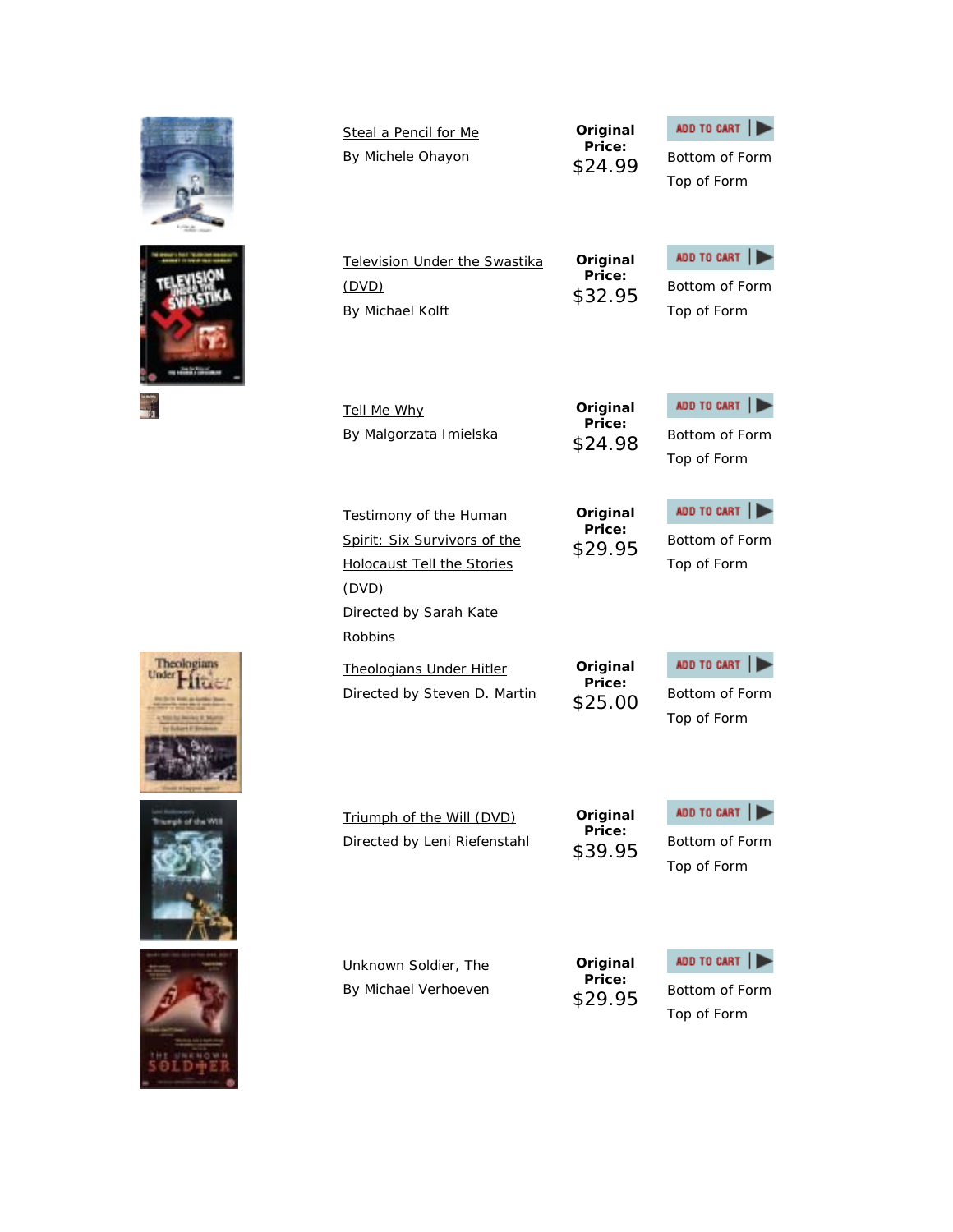|                                              | Verdict on Auschwitz: The<br>Frankfurt Auschwitz Trial<br>1963-1965<br>Directed by Rolf Bickel and<br>Dietrich Wagner    | Original<br>Price:<br>\$29.95 | ADD TO CART<br>Bottom of Form<br>Top of Form |
|----------------------------------------------|--------------------------------------------------------------------------------------------------------------------------|-------------------------------|----------------------------------------------|
| <b><i><u><i><u>DATESSure</u></i></u></i></b> | Walt Disney on the Front<br>Lines (DVD)<br>by Disney Studio                                                              | Original<br>Price:<br>\$39.95 | ADD TO CART<br>Bottom of Form<br>Top of Form |
|                                              | Weapons of the Spirit: The<br><b>Astonishing Story of a Unique</b><br><b>Conspiracy of Goodness</b><br>By Pierre Sauvage | Original<br>Price:<br>\$44.95 | ADD TO CART<br>Bottom of Form<br>Top of Form |
|                                              | Who Shall Live and Who Shall<br>Die (DVD)<br>Directed by Laurence Jarvik                                                 | Original<br>Price:<br>\$37.99 | ADD TO CART<br>Bottom of Form                |

III. USHMM Museum Shop Young Adult Historical Fiction: http://web.ushmm.org/site/apps/ka/ec/catalog.asp?c=ftILI5PMKoG&b=2264499&en=cv KNL3OLIbJWJdOOKaLSLfM5ImKZIkNZJnLXIgM6IzE&CategoryID=202908

Young Adult Historical Fiction



**A Coming Evil**

By Vivian Vande Velde

**Original Price:** \$6.95

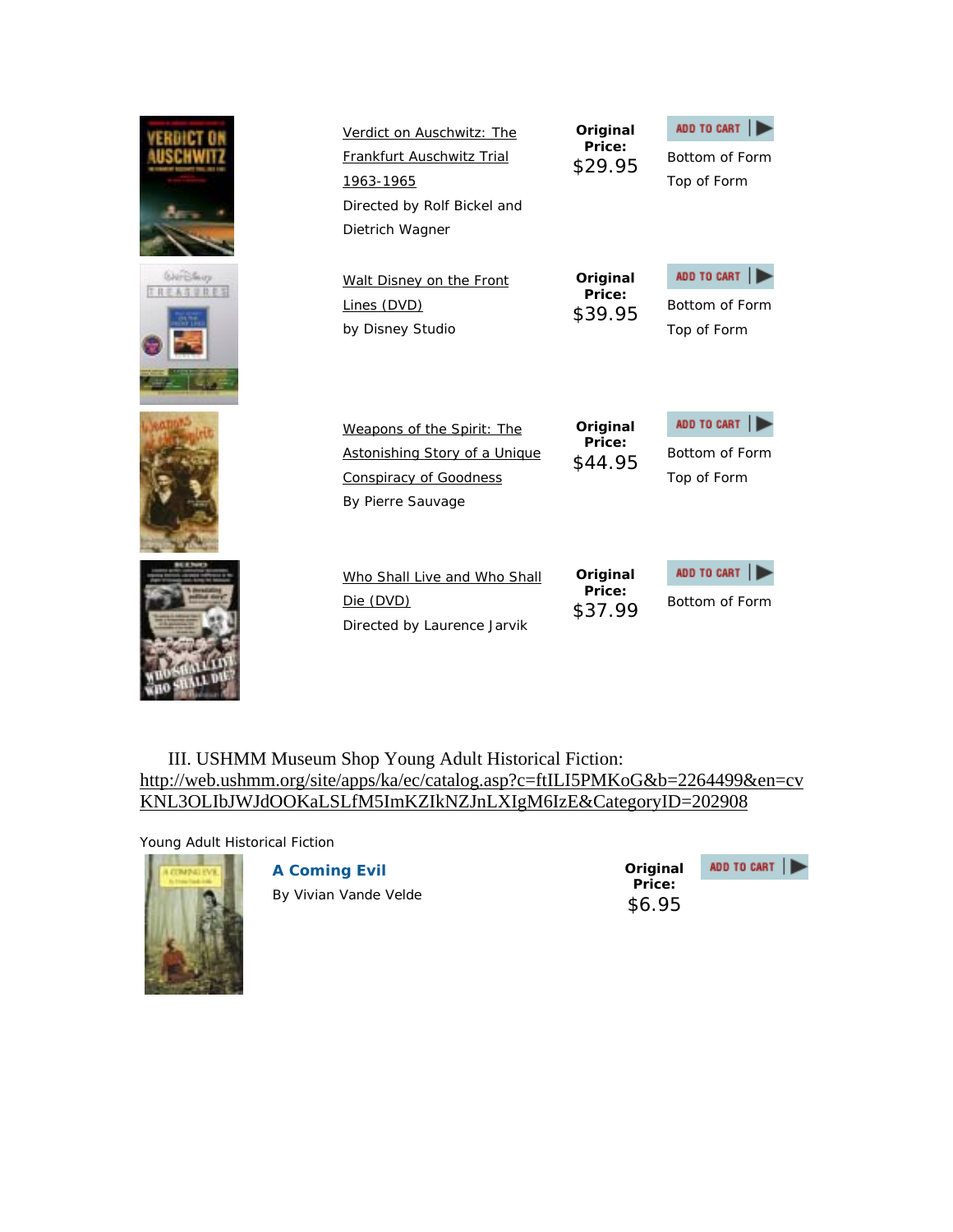| Ammedian       | <b>Anne Frank and Me</b><br>By Cherie Bennett and Jeff Gottesfeld                                                                                              | Original<br>Price:<br>\$6.99  | ADD TO CART |
|----------------|----------------------------------------------------------------------------------------------------------------------------------------------------------------|-------------------------------|-------------|
| 4.11<br>121161 | <b>Briar Rose</b><br>By Jane Yolen                                                                                                                             | Original<br>Price:<br>\$6.99  | ADD TO CART |
|                | <b>Daniel's Story Combination Package</b><br>Daniel's Story, by Carol Matas and True Stories of<br>Children in the Holocaust by Allan Zullo and Mara<br>Bovsun | Original<br>Price:<br>\$11.98 | ADD TO CART |
|                | <b>Devil's Arithmetic, The</b><br>By Jane Yolen                                                                                                                | Original<br>Price:<br>\$6.99  | ADD TO CART |
|                | Diary of Petr Ginz 1941-1942<br>Edited by Chava Pressburger                                                                                                    | Original<br>Price:<br>\$16.00 | ADD TO CART |
|                | <b>Emil and Karl</b><br>By Yankev Glatshteyn, Translated by Jeffrey<br>Shandler                                                                                | Original<br>Price:<br>\$6.99  | ADD TO CART |



| <b>Escape from Warsaw</b> |
|---------------------------|
| By Ian Serraillier        |

**Original Price:** \$5.99

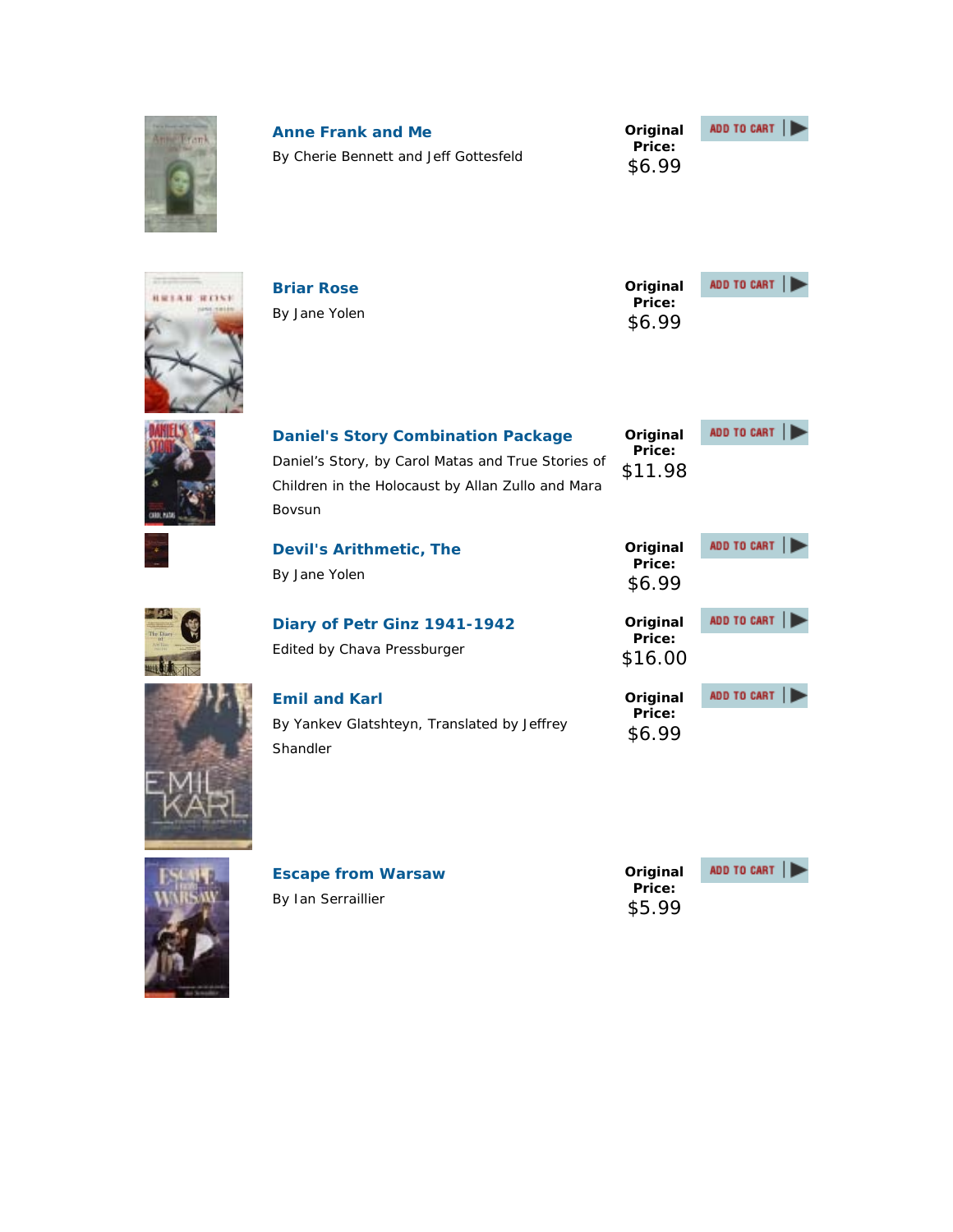| <b>Friedrich</b>     | <b>Friedrich</b><br>By Hans Peter Richter                                         | Original<br>Price:<br>\$5.99  | ADD TO CART |
|----------------------|-----------------------------------------------------------------------------------|-------------------------------|-------------|
|                      | If I Should Die Before I wake<br>By Han Nolan                                     | Original<br>Price:<br>\$6.95  | ADD TO CART |
|                      | <b>Island on Bird Street, The</b><br>By Uri Orlev                                 | Original<br>Price:<br>\$6.95  | ADD TO CART |
|                      | <b>Jacob's Rescue: A Holocaust Story</b><br>By Malka Drucker and Michael Halperin | Original<br>Price:<br>\$5.50  | ADD TO CART |
|                      | <b>King Matt the First</b><br>By Janusz Korczak<br>Cover by Brian Selznick        | Original<br>Price:<br>\$13.95 | ADD TO CART |
| <b>IA HELLY OFFE</b> | <b>Lily's Crossing</b><br>By Patricia Reilly Giff                                 | Original<br>Price:<br>\$6.50  | ADD TO CART |

**GDF** 

Lib's Crossing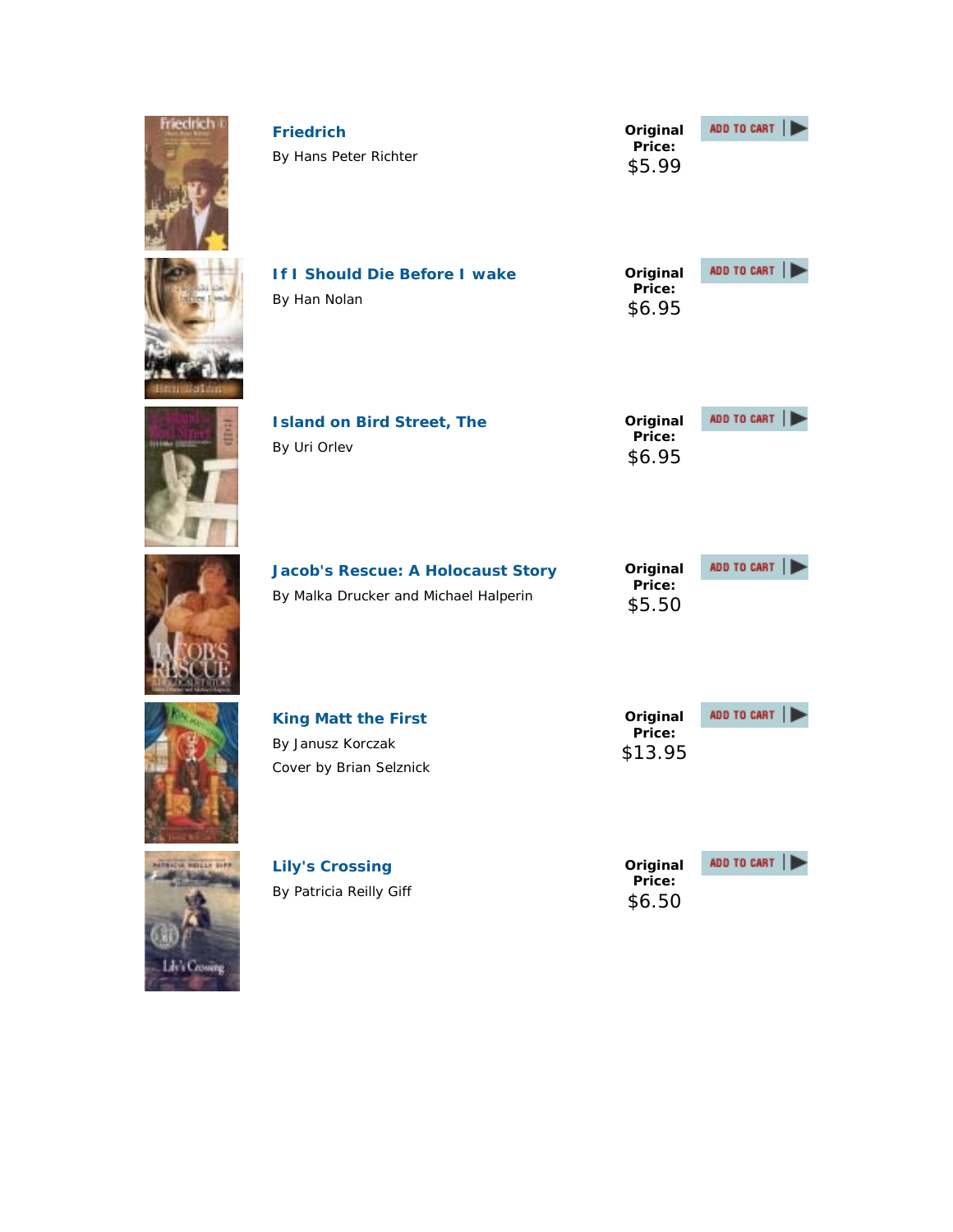| 1 L K x                                                                            | <b>Malka</b><br>By Mirjam Pressler                                                                                          | Original<br>Price:<br>\$5.99  | ADD TO CART |
|------------------------------------------------------------------------------------|-----------------------------------------------------------------------------------------------------------------------------|-------------------------------|-------------|
|                                                                                    | <b>Milkweed</b><br>By Jerry Spinelli                                                                                        | Original<br>Price:<br>\$6.99  | ADD TO CART |
| <b>MICHAEL MORPURGE</b><br><b>DATE THE</b><br><b>LLOTTNITUD OF INCOLNE FOREIGN</b> | <b>Mozart Question, The</b><br>By Michael Morpurgo, Illustrated by Michael<br>Foreman                                       | Original<br>Price:<br>\$15.99 | ADD TO CART |
|                                                                                    | <b>Number the Stars</b>                                                                                                     | Original<br>Price:            | ADD TO CART |
|                                                                                    | By Lois Lowry                                                                                                               | \$6.99                        |             |
|                                                                                    | One Eye Laughing, the Other Weeping:<br>The Diary of Julie Weiss, Vienna Austria<br>to New York, 1938<br>By Barry Denenberg | Original<br>Price:<br>\$12.95 | ADD TO CART |
| Run, Box Aur                                                                       | Run, Boy, Run<br>By Uri Orlev                                                                                               | Original<br>Price:<br>\$6.95  | ADD TO CART |
|                                                                                    | <b>Snow Treasure</b><br>By Marie McSwigan                                                                                   | Original<br>Price:<br>\$5.99  | ADD TO CART |
|                                                                                    | <b>Someone Named Eva</b><br>By Joan M. Wolf                                                                                 | Original<br>Price:<br>\$6.99  | ADD TO CART |

 $\frac{1}{\sqrt{2}}$